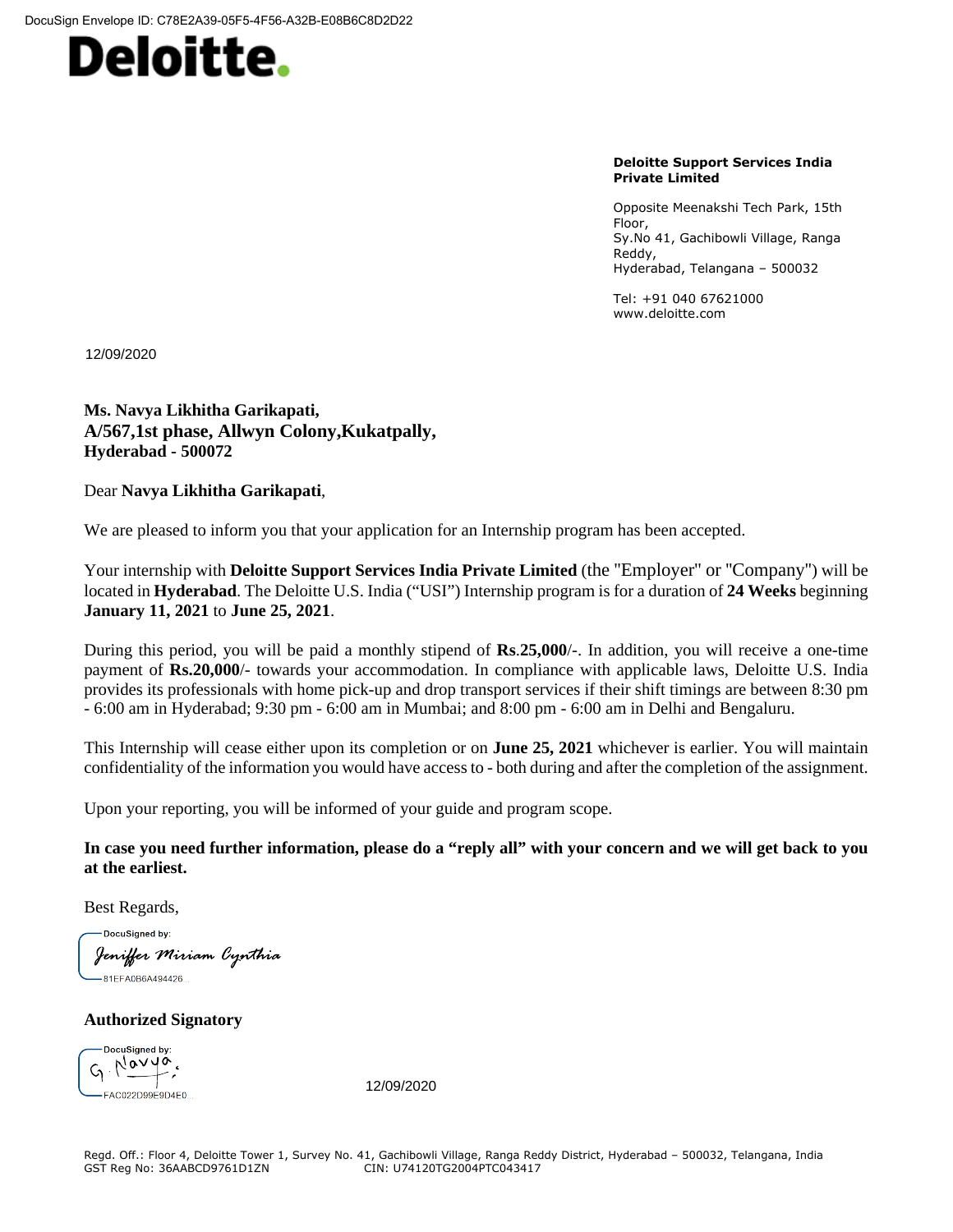

Signature Date

\_\_\_\_\_\_\_\_\_\_\_\_\_\_\_\_\_\_\_\_\_\_\_ \_\_\_\_\_\_\_\_\_\_\_\_\_\_\_\_\_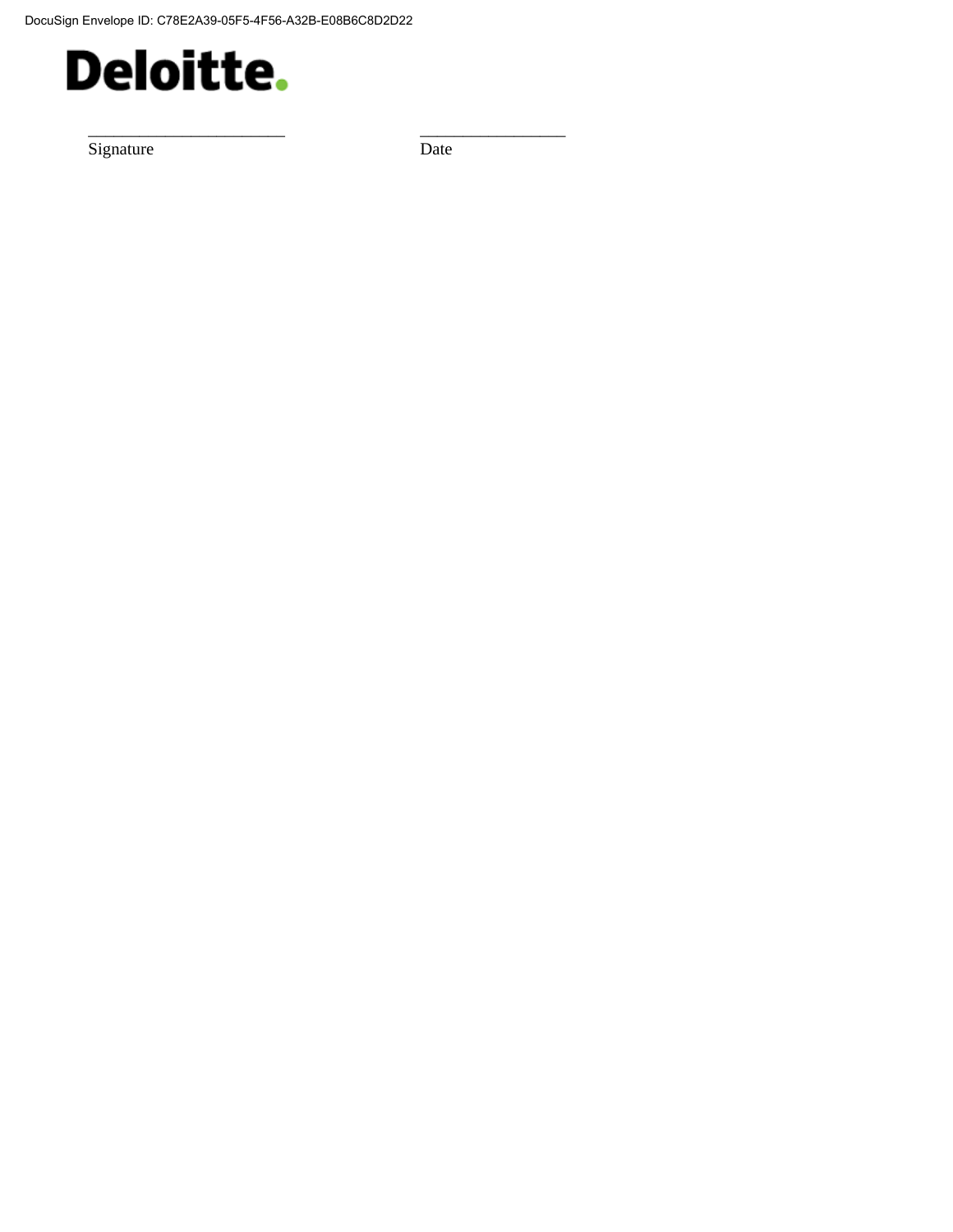### **CONFIRMATION PAGE**

The undersigned hereby confirms that she has signed and accepted the Non-Disclosure, Non-Solicit and Intellectual Property Rights Assignment Agreement ("Agreement") in consideration of her internship with Deloitte **Deloitte Support Services India Private** Limited India Private Limited subject to the following:

- The Agreement shall be valid from **January 11, 2021** to **June 25, 2021** (except the conditions mentioned in Paragraphs 10 – 16 of the Agreement which shall survive).
- The conditions relating to Notice Period, Retirement Age and Leaves as mentioned in the Terms of Service shall not apply.
- Any reference to "Employment" in the Agreement shall mean "Internship".
- Any reference to "Employer" in the Agreement shall mean "Company".
- Any reference to myself as an "Employee" in the Agreement shall mean "Intern".
- Any reference to "Employment Agreement" in the Agreement shall mean "Internship Agreement".

Signed and Accepted

**Navya Likhitha Garikapati**

\Candidate\_DateSigned\ 12/09/2020Date: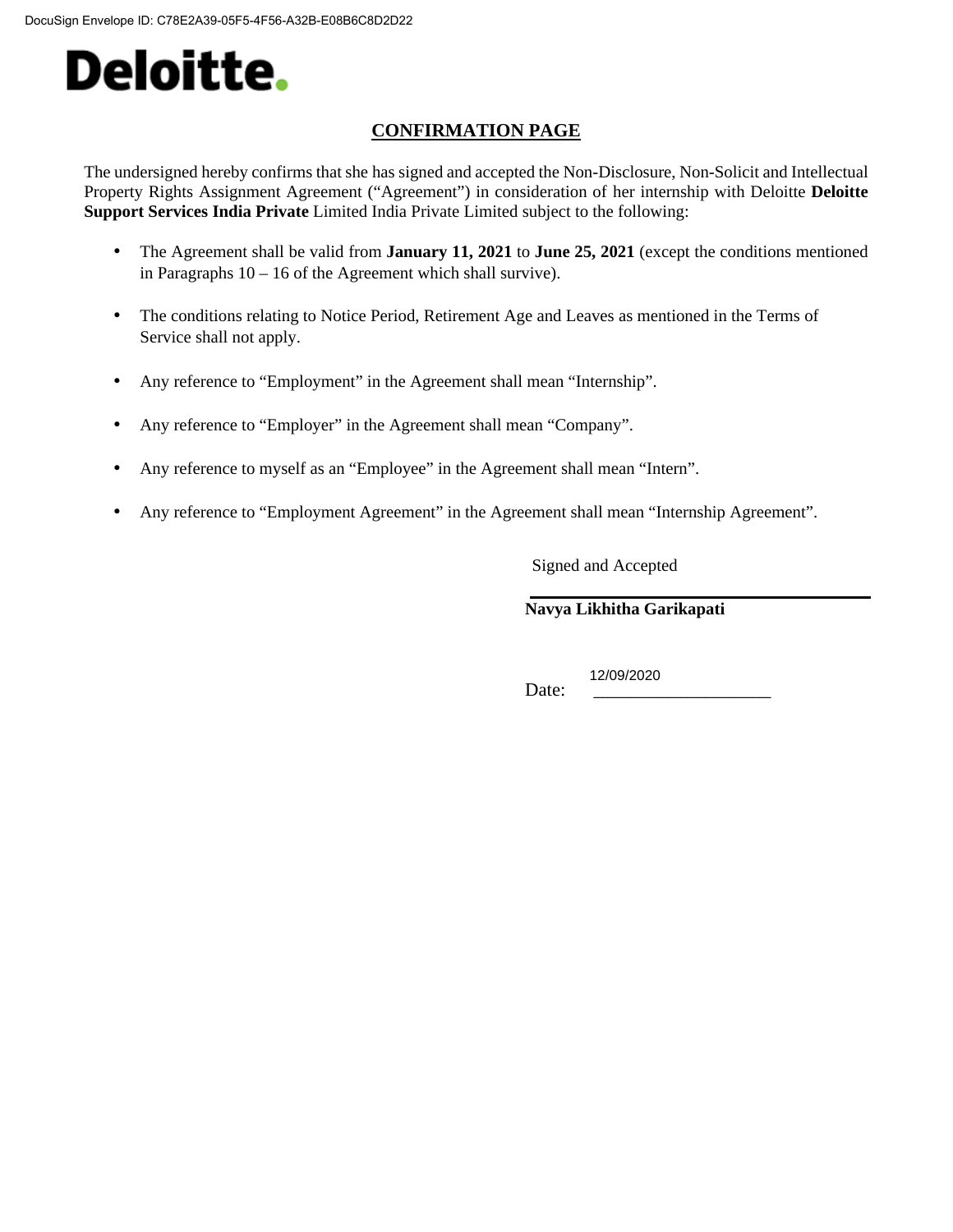#### **CONFIDENTIALITY AND WAIVER AGREEMENT**

This Confidentiality and Waiver Agreement (the "Agreement") is effective as of **January 11, 2021** ("Effective Date") is by and between:

Deloitte Support Services India Private Limited having its registered office at **Deloitte Tower 1, Survey No. 41, Gachibowli Village, Ranga Reddy District, Hyderabad – 500 032** (referred to as "Company") **Navya Likhitha Garikapati,** residing at **Hyderabad** (referred to as "Recipient") hereby agree as follows:

- 1. The Recipient has applied to the Company for an Internship Program with the Company (referred to as "Internship"). The Company has accepted the application of the Recipient for Internship at the Company's premises from **January 11, 2021** to **June 25, 2021**.
- 2. The Recipient will comply with all rules, regulations, guidelines, policies and practices of the Company, which may be amended from time to time.
- 3. In consideration of the Recipient's participation in the Internship, the Recipient, for herself and her heirs, executors, administrators, representatives, assigns and successors in interest (hereinafter collectively "successors") forever waive and release the Company, its affiliates, Deloitte LLP and its subsidiaries, affiliates and related entities, Deloitte Touche Tohmatsu Limited ("DTTL") and any and all DTTL associate and member firms, all their respective, past, present and future parent companies, subsidiaries, officers, directors, employees, members, partners, principals, successors, transferees and assigns (collectively "Released Parties") from any and all claims, causes of action, liabilities, obligations, damages, losses, demands, judgments, costs and expenses, of every kind, nature or form, including, without limitation, attorney's fees, whether in contract, statute, tort (such as negligence) or otherwise, relating to, arising from or in any way, directly or indirectly, connected to, or arising out of the Recipient's participation in or association with the Internship, including any travel to or return from the Internship at the Company's premises.
- 4. The Company may disclose to the Recipient certain confidential, proprietary or non-public business information and/or trade secrets, which may also include information, materials, and ideas of or about the Company, its affiliates, related entities of Deloitte U.S. Entities, DTTL and its network of member firms or their affiliates, or clients, vendors, licensors or other persons, which materials, information or ideas are not generally known to the public, including, without limitation, discussion, presentation, materials, information or ideas relating to business plans, operations, products, services, methods, procedures, clients or prospective clients, equipment, or systems, whether in written, oral or any other form and also includes personally identifiable information about employees (including name, address, date of birth, photographs, government identifiers like PAN, license etc.) ( referred to as the "Confidential Information") from the Effective Date onwards.
- 5. From the Effective Date onwards, Recipient shall not disclose such Confidential Information and shall hold it in trust for the sole benefit of the Company. Any other details provided to or otherwise made available to the Recipient by the Company or otherwise obtained or learnt by the Recipient are also covered under this Agreement and is to be treated as Confidential Information.
- 6. From the Effective Date onwards in relation to Confidential Information, Recipient agrees that:
	- I. Recipient shall not disclose the Confidential Information to anyone;
	- II. Recipient shall not copy or reproduce, in whole or in part, any Confidential Information without prior written authorization of the Company; and
	- III. Recipient shall promptly return or, with Company's prior written approval, destroy all Confidential Information and copies thereof.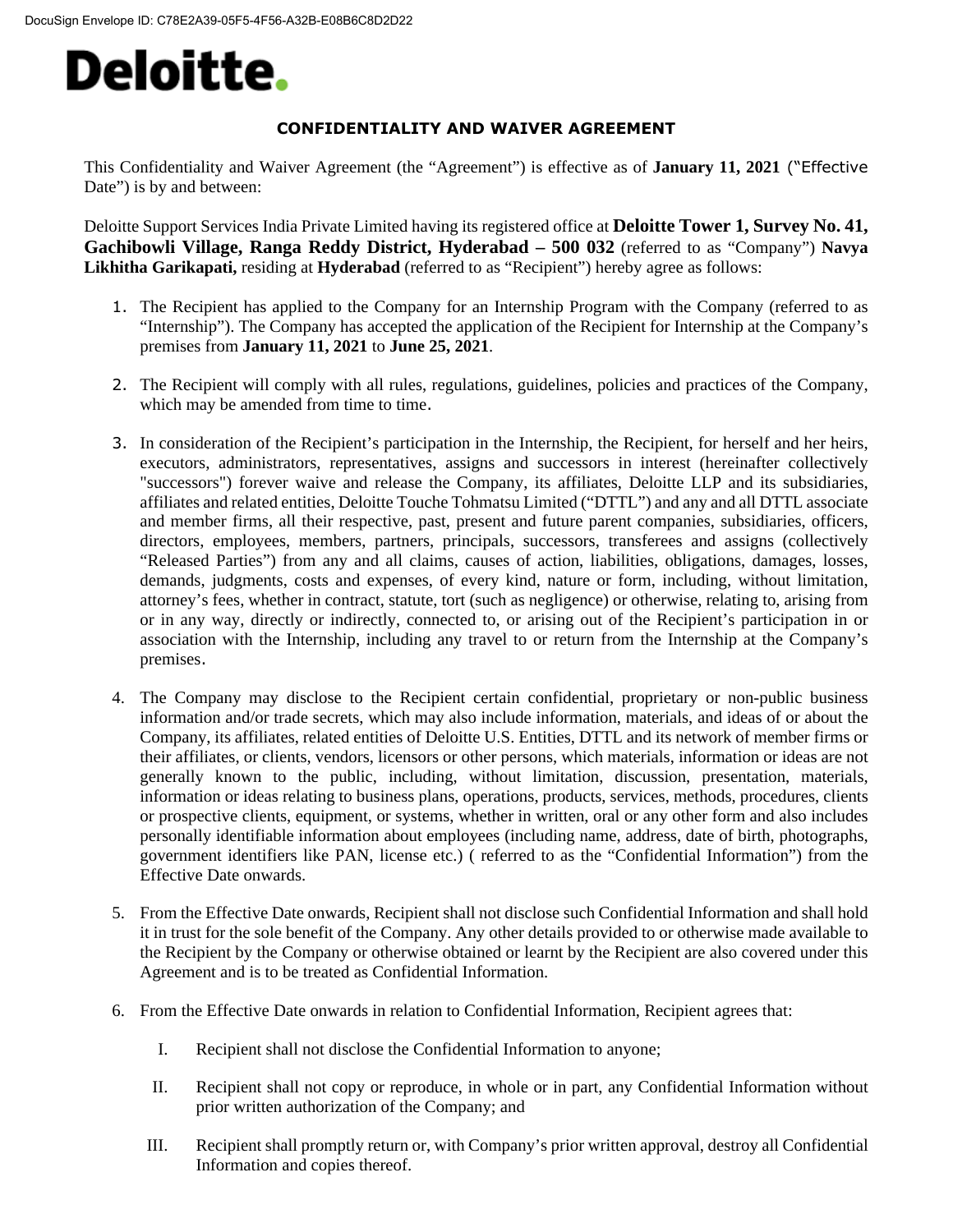- 7. Recipient acknowledges that the Confidential Information has tangible value and contains personal and proprietary information and that the Company will suffer irreparable damage for which money damages will not be a sufficient remedy in the event of a breach of any provision of this Agreement. The Company shall be entitled to specific performance and injunctive relief as remedies for any breach or threatened breach of any provision of this Agreement and such remedies shall not be deemed to be exclusive remedies for such breach or threatened breach by Recipient, but shall be in addition to all other remedies available to the Company at law or in equity.
- 8. Recipient shall indemnify and hold harmless the Company, and their respective partners, principals and employees from and against any and all claims, obligations, losses, injuries, damages, reasonable costs and reasonable expenses (including, without limitation, reasonable attorneys' fees) incurred or suffered by reason of any breach by Recipient of any of the provisions of this Agreement.
- 9. Waivers and Amendments
	- (i) No delay or omission by any party in enforcing its rights or remedies hereunder shall impair such right or remedy or be deemed to be a waiver thereof.
	- (ii) No amendment or waiver shall be valid unless in writing and signed by both parties.
- 10. This Agreement shall be governed by the laws of India.

**IN WITNESS WHEREOF,** the Company and Recipient have caused this Agreement to be executed by their duly authorized representatives effective as of the date first above written.

| Deloitte Support Services India Private Limited | Navya Likhitha Garikapati                      |
|-------------------------------------------------|------------------------------------------------|
|                                                 | Date <sub>12/09/2020</sub><br>Place: Hyderabad |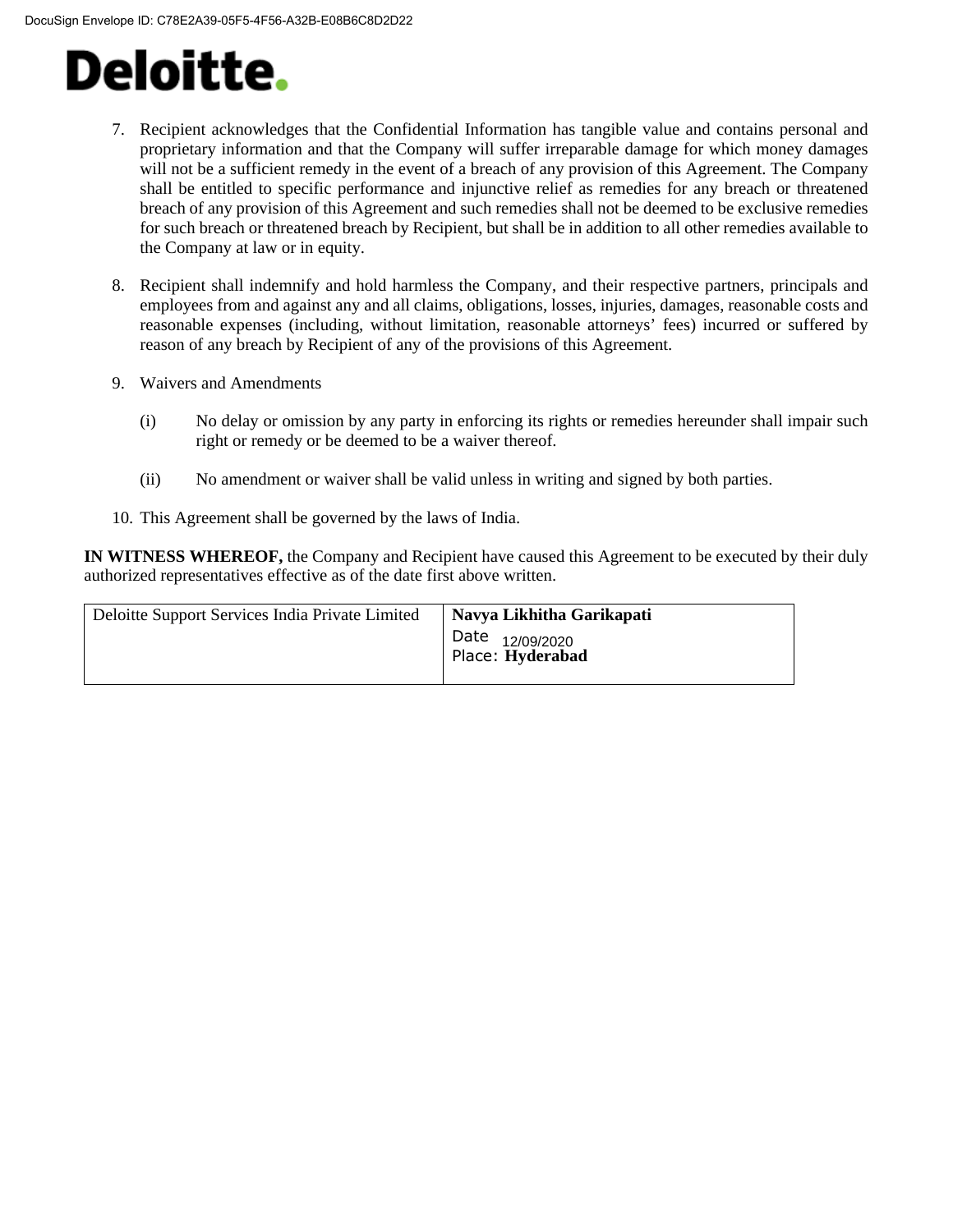

#### **Navya Likhitha Garikapati** Hyderabad Hyderabad Hyderabad Hyderabad Hyderabad Hyderabad Hyderabad Hyderabad Hyderabad Hyderabad Hyderabad Hyderabad Hyderabad Hyderabad Hyderabad Hyderabad Hyderabad Hyderabad Hyderabad Hyde

#### **Annexure B**

### **Non-Disclosure, Non-Solicit and Intellectual Property Rights Assignment Agreement ("Employment Agreement")**

In consideration of my employment by **Deloitte Support Services India Private Limited**, an Employer incorporated under the provisions of the Companies Act, 1956 and having its registered office at **Deloitte Tower 1, Survey No. 41, Gachibowli Village, Ranga Reddy District, Hyderabad – 500 032** (the "Employer") as Intern and other valuable consideration, I acknowledge and agree that:

### **PRELIMINARY MATTERS**

- 1. **Defined Terms.** The italicized terms in this agreement (the "Employment Agreement") are defined in **Exhibit A** hereto.
- 2. *Pre-existing Agreements or Arrangements***.** I warrant and agree that I have listed on **Exhibit B** all *Preexisting Agreements or Arrangements*. The Employer expects me to abide by all restrictions or obligations that are contained in such *Pre-existing Agreements or Arrangements* and to avoid involvement, while employed by the Employer, in any matter that could pose a conflict as a result of confidential information or intellectual property obtained by me prior to my *Employment*. I further represent that none of these restrictions or obligations, including those set forth in any non-compete agreements with prior employers, is inconsistent with my acceptance of the Employer's offer of *Employment* or my becoming, and serving as, Intern of the Employer. To the extent applicable and if I am joining the Employer after having served as an employee or official of the United States Government, I further represent that: (1) I have disclosed my prior participation, if any, in any discussions or negotiations with, or decisions to award contracts to, the Deloitte U.S. Firms while I was employed by the United States Government; and (2) I had either recused myself or had not played an active role in the applicable United States Government agency's decision to award any contracts to the Deloitte U.S. Firms while I was employed by the United States Government.

#### **PROTECTION OF OUR BUSINESS**

- 3. **Reporting of** *Proceedings***.** Except as provided by law and except as I have disclosed in writing in **Exhibit C** to this Employment Agreement, I represent and warrant that I have no *Proceedings* to report. Should I become a subject of any *Proceedings* during my association with the Employer, I agree to immediately report, in writing, all relevant facts to the Chief Talent Officer of Deloitte LLP, the Regional Talent Director of the Employer, and the Chief Ethics and Compliance Officer of Deloitte LLP. I understand that my responses are subject to audit and review by the Employer and others in accordance with applicable professional, ethical, legal, or Employer requirements, rules, regulations, policies, or practices, or other requests.
- 4. **Confidentiality.** I acknowledge that, by virtue of my *Employment*, I will acquire and be exposed to, have access to, make use of and/or create *Confidential Information*. Therefore, I agree to hold in trust and confidence all such *Confidential Information*. I will neither disclose any such *Confidential Information* to anyone outside a *Deloitte Entity* without the prior written approval of an *Authorized Signatory*, except as required by my authorized duties for the Employer, nor use any such *Confidential Information* for any purpose other than for the benefit of a *Deloitte Entity.*
- 5. **Third Party Information and Property.** I agree that during my *Employment*, I shall not use or disclose any Confidential Information or Intellectual Property of any former employer or other person or entity without the prior written authorization of such employer, person or entity and the prior written consent of an *Authorized Signatory*. If I were to use or disclose any such Confidential Information or Intellectual Property without prior consent, and any of the *Deloitte Entities* become the subject of any claim from a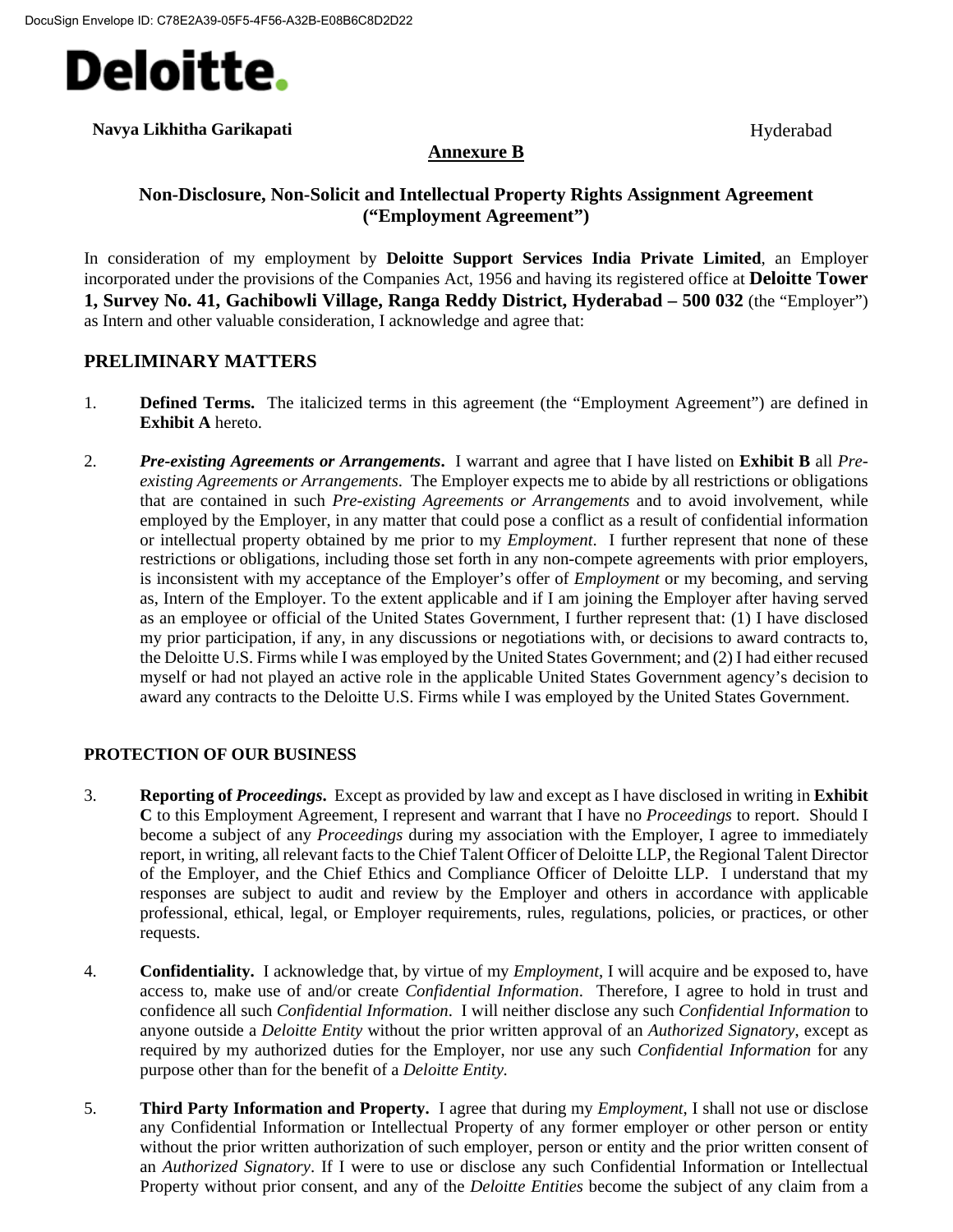third party regarding such unauthorized use or disclosure, I agree to hold harmless and indemnify the *Deloitte Entities* for any legal defense costs and/or damages related to any such claim.

- 6. **Authorization**. Only employees of the Employer holding a senior or managerial position with the Employer will be authorized by a specific authorization, delegation, or power of attorney to sign legal documents, representing the Employer. Similarly, only such authorized employees of the Employer may speak about the Employer, the business and plans, various client-related projects etc.
- 7. **Competing Activities and Conflict of Interest.** During the period of my *Employment* I will not, directly or indirectly, participate in or in any way render services or assistance to any business that is or may be competitive with a *Deloitte Entity*, whether or not for compensation, or engage in any conduct which might result in, or create the appearance of using my position for private gain or other than for the benefit of a *Deloitte Entity*, or otherwise create a conflict, or the appearance of a conflict, of interest with a *Deloitte Entity*. Such conduct shall include, but not be limited to, having an undisclosed financial interest in any vendor or supplier of a *Deloitte Entity*, accepting payments of any kind or gifts other than of a nominal value from vendors, clients or suppliers, or having an undisclosed relationship with a family member or other individual who is employed or associated with any entity in active or potential competition with a *Deloitte Entity*, and which creates a conflict of interest. I represent and warrant that I am not currently aware of any present or past violation of this provision.
- 8. **Authorization to Access** *Systems* **and** *Electronic Communications and use of Deloitte Property***.** I understand that while employed with a *Deloitte Entity*, I will use and have access to the *Systems.* I also acknowledge that a *Deloitte Entity* has the right at any time to access, retrieve, delete, monitor, examine, use and/or disclose my *Electronic Communications* and information from (or about) me and the content, without notice to me, and that such *Electronic Communications* are considered part of a *Deloitte Entity's* business and client records and are not to be considered private or personal to me or any other *Personnel*. I further acknowledge that this right extends to *Electronic Communications* transmitted for either a business or personal purpose.

I agree that I am authorized to access the *Systems* only for approved business purposes and occasional personal use if such use does not interfere with my work responsibilities and other required business activities, business operations, or *Systems* performance. However, I also acknowledge that such occasional personal use does not create an expectation of privacy as to any of my personal *Electronic Communications* and, as such, are *Deloitte Property*.

I further acknowledge that I am not authorized to use the *Systems*for personal gain or any illegal or unethical use. I agree that under no circumstances am I authorized to access any of the *Systems* for the purpose of obtaining *Deloitte Property* for a competitor of a *Deloitte Entity,* transmitting *Deloitte Property* to me (*e.g.*, emailing *Confidential Information* to my personal email address) or to a third party for purposes other than furthering the business objectives of a *Deloitte Entity*. I am not authorized to download a *Deloitte Entity's Confidential Information* or other *Deloitte Property* to removable media such as a CD Rom, disk or thumb drive other than as authorized for furthering the business objectives of a *Deloitte Entity*.

I will be responsible for the safe keeping and return in good condition and order of all the *Deloitte Property* that may be in my use, custody, care or charge. For the loss of any *Deloitte Property* in my possession or custody or for which I have been assigned responsibility, the Employer will have a right to assess on its own basis and recover from me, the damages in respect of such materials (out of the amounts due to me or otherwise) and to take such other legal action as it deems appropriate including termination of my employment without notice or payment in lieu thereof in the event of my failure to account for such material or property to its satisfaction.

9. **Security**. I am provided with a worktable and lockable storage space. I will ensure they are locked when unattended and understand that a duplicate key will only be provided if I sign for it. I am required to display my identity card to the appropriate security personnel on demand and at all times within the office premises.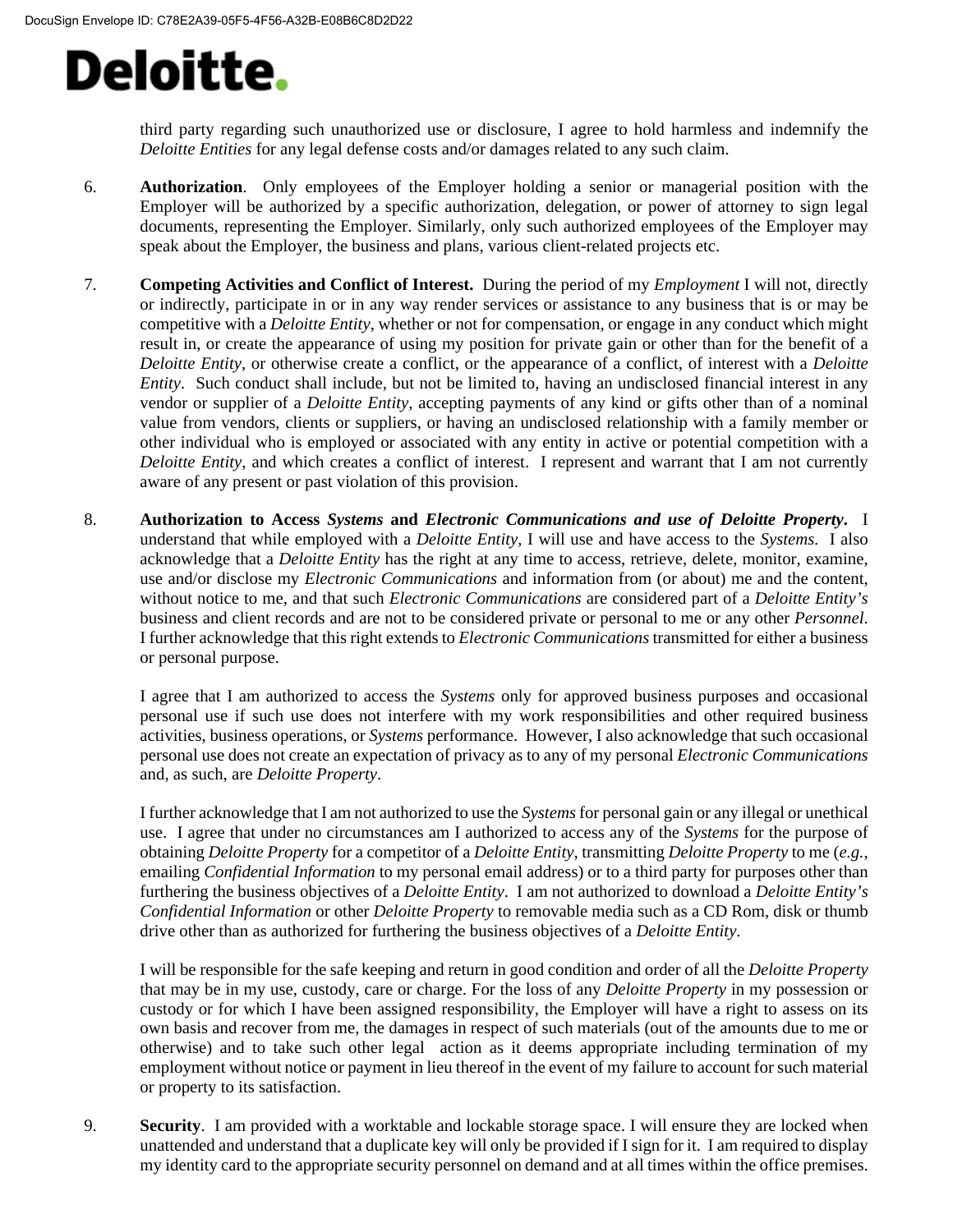#### 10. **Ownership of** *Works.*

a. I agree that the Employer owns all rights, title and interest in and to all *Works*.

b. I agree that all *Works* are deemed works made for hire under India copyright or applicable laws or equivalent laws of any applicable foreign jurisdiction, and all *Intellectual Property Rights* therein vest automatically in the Employer upon creation of the *Works*. I agree that, to the extent any *Work* is held not to be a work made for hire, I hereby irrevocably assign all *Intellectual Property Rights* in the *Work* to the Employer. Notwithstanding anything contained in Section 19(4) of the Indian Copyright Act, 1957, I agree that such assignment shall continue to be in force for perpetuity irrespective of whether or not the Employer exercises its rights as the assignee for any period of time.

c. I will at all times, even after termination of my *Employment*, do whatever the Employer reasonably requests of me, at the Employer's expense, to document the assignment of any *Works* to the Employer or to assist the Employer in pursuing, renewing, extending or assigning any *Intellectual Property Rights*, and otherwise perfecting, protecting and enforcing said *Intellectual Property Rights* in, any *Works*. I agree that, as between me and the Employer, the Employer shall be the sole author, inventor, and owner of all such *Works* and *Intellectual Property Rights* therein throughout the world, and that the Employer shall have the sole right to seek copyright registrations, patents or trademark registrations, including all extensions and renewals thereof. I also hereby agree that I waive all moral rights in any *Works*.

I also agree to assign all my right, title and interest in and to any particular *Works* to a third party as directed by the Employer.

In the event the Employer is unable for any reason, after reasonable effort, to secure my signature on any document needed in connection with the actions specified in the preceding paragraphs, I hereby irrevocably designate and appoint the Employer and its duly authorized officers and agents as my agent and attorney in fact, which appointment is coupled with an interest, to act for and in my behalf to execute, verify and file any such documents and to do all other lawfully permitted acts to further the purposes of the preceding paragraphs with the same legal force and effect as if executed by me. I hereby waive any and all claims, of any nature whatsoever, which I now or may hereafter have for infringement of any *Works* assigned hereunder to the Employer.

d. During a 12 month period after termination of my *Employment*, I agree that any *Intellectual Property* I create or conceive that results from and is related to any work assigned to or performed by me for the Employer, or that was created using *Deloitte Property*, is a *Work* that is subject to Paragraph 10(b) above. For purposes of clarification, the foregoing provision is in addition to, and not in limitation of, any rights and remedies the Employer may have under the applicable laws protecting *Intellectual Property* of the *Deloitte Entities*.

e. I agree to keep and maintain adequate and current records (in the form of notes, sketches, drawings and in any other form that may be required by the Employer) of all *Works* developed by me during the period of my employment with the Employer, which records shall be available to and remain the sole property of the Employer at all times.

11. *Pre-existing Creations; Personal Creations***.** My obligations in Paragraph 10 do not apply to *Pre-existing Creations* and *Personal Creations*. I warrant and agree that I have listed on **Exhibit B** all *Pre-existing Creations*. I acknowledge and agree that I will not assert any ownership rights against the *Deloitte Entities*, or their respective clients, with respect to any *Pre-existing Creations* unless they appear on **Exhibit B,** and **Exhibit B** has been accepted and agreed to by an *Authorized Signatory* who has signed at the bottom of such **Exhibit B**. I further agree that I shall not use any *Pre-existing Creations* or *Personal Creations* in connection with my *Employment* without the prior written consent of an *Authorized Signatory*. To the extent that I use any *Pre-existing Creations* or *Personal Creations* in connection with my *Employment*, I agree that, except as otherwise provided in a written agreement executed by me and the Employer, I hereby grant to the Employer an irrevocable, royalty free, perpetual, fully paid up, transferable, sub-licensable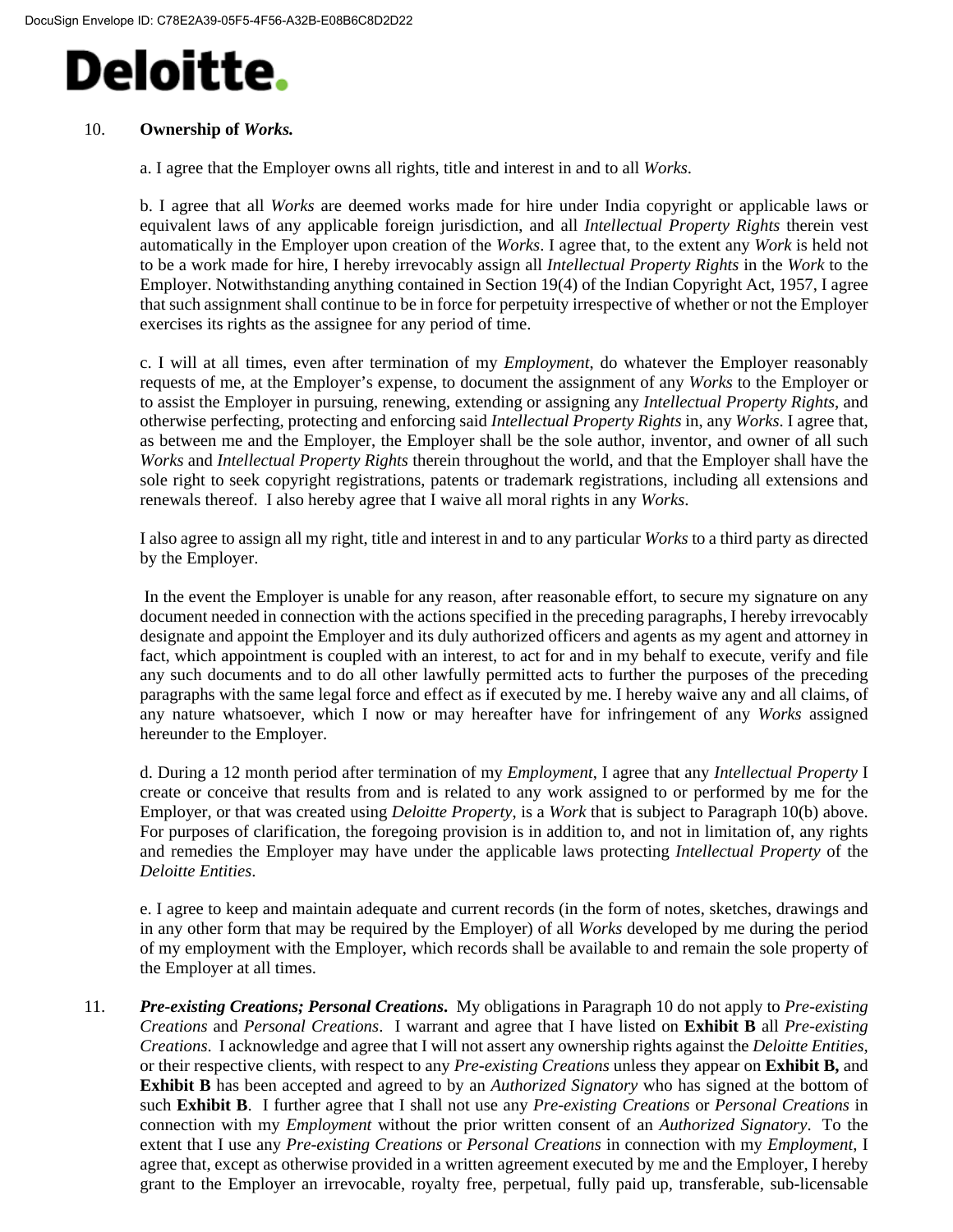license to use, reproduce, distribute, display, perform, modify and create derivative works of and otherwise exploit such *Pre-existing Creations* or *Personal Creations* for any purpose including, but not limited to, client engagements.

- 12. **Post-***Employment* **Restriction re: Clients.** I acknowledge that, because of the nature of my work for a *Deloitte Entity*, my solicitation or serving of certain clients related to my work for a *Deloitte Entity* would necessarily involve the unauthorized use or disclosure of *Confidential Information*, and the proprietary relationships and goodwill of the *Deloitte Entities*, and, in the case of my serving of certain clients, could compromise the full compliance of the Employer or another *Deloitte Entity* with the applicable laws, rules and regulations of a U.S. or India regulatory body or other independence-related requirement of a regulatory body. Accordingly, for a period of one year following the termination of my *Employment* for any reason, I will not, directly or indirectly, solicit or provide services to any client or prospective client of a *Deloitte Entity* to which I provided (or participated in a proposal to provide) services during the two-year period prior to termination of my *Employment*.
- 13. **Exceptions to Post-***Employment* **Restriction re: Clients.** I understand that the obligations of Paragraph 12 will not apply for a period of three (3**)** years after my start date or the date of my promotion or transfer to clients of a *Deloitte Entity* and/or certain specified kinds of services rendered to such clients that meet all of the following criteria: (a) are personal clients of mine who came to a *Deloitte Entity* solely to avail themselves of certain specified kinds of services rendered by me and only as a result of my own independent recruitment efforts, which a *Deloitte Entity* neither subsidized nor otherwise financially supported as part of a program of client development, (b) are listed on **Exhibit D** expressly by name with respect to client and with sufficient specificity with respect to the kinds of service(s) that I will be permitted to render, and (c) are accepted and agreed to as to their listing on **Exhibit D** by an *Authorized Signatory* who has signed at the bottom of such Exhibit. I agree that after a period of three (3) years from my start date or the date of my promotion or transfer the Employer will have invested sufficient time, financial support and effort in developing and serving the clients listed on **Exhibit D** to support the application of the obligations of Paragraph 12 to those clients.
- 14. **Future Employment with Clients.** Except as otherwise provided herein, I understand that I am not prohibited from accepting employment with a client (or an affiliate of such client) of a *Deloitte Entity*. Before entering into substantive discussions with an *Attest Client* regarding any employment opportunity, I acknowledge and agree that during my *Employment* and for five years thereafter I must first notify *Independence* and obtain prior written approval from *Independence*. I acknowledge and understand that it is the intent of the Employer to interpret and apply this provision (a) in an effort to ensure the full compliance of the *Deloitte Entities* with applicable U.S. and India laws, rules, and regulations; (b) to serve the public interest; and (c) to protect the legitimate interests of the *Deloitte Entities* or their respective *Attest Clients* under applicable U.S. or India laws, rules and regulations in a manner that is no greater than is reasonably necessary to protect such interests and without being unduly harsh and oppressive to me and my interests in future employment with an *Attest Client*. Further, I acknowledge and agree that because of, among other things, the importance of the *Deloitte Entities* remaining in compliance with applicable independence rules, such approval may be withheld by *Independence* in the event that my employment with an *Attest Client* would, in the view of Deloitte LLP, be inconsistent with applicable laws, rules and regulations or jeopardize the independence of a *Deloitte Entity* with respect to such *Attest Client*.
- 15. **Restriction re:** *Personnel* **and Contractors.** I acknowledge that, because of the nature of my work for a *Deloitte Entity*, my solicitation or hiring of any of its *Personnel* or contractors of the *Deloitte Entities*, or my participation in their hiring, admission or retention would necessarily involve the unauthorized use or disclosure of *Confidential Information* or the proprietary relationships and goodwill of the *Deloitte Entities*. Accordingly, during my *Employment* and for one year thereafter, I will not, directly or indirectly, (a) solicit or attempt to solicit, or participate in the solicitation of or any attempt to solicit any *Personnel* to leave a *Deloitte Entity*, or to join any firm or business with which I may be or become affiliated, (b) participate in the hiring or admission of any *Personnel*, or (c) cause a contractor of a *Deloitte Entity* to cease providing services to, with, or on behalf of the *Deloitte Entity*.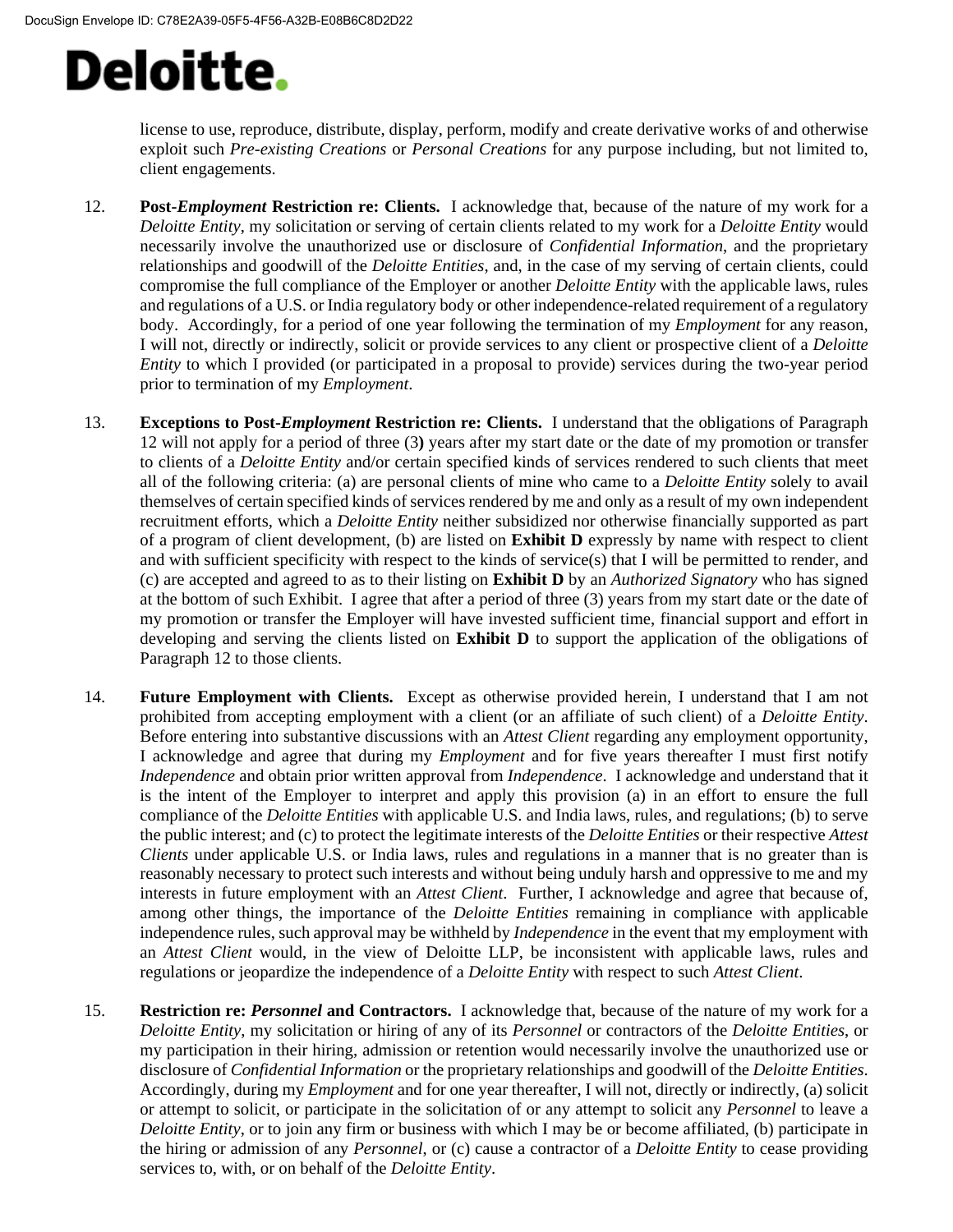16. **Post-***Employment* **Restrictions re:** *Deloitte Property***.** Upon termination of my *Employment*: (a) I will not use or disclose *Deloitte Property*, including, but not limited to, *Confidential Information* and *Works*, for any purpose; (b) I will not retain or take with me any *Deloitte Property*; (c) I will immediately deliver to a *Deloitte Entity* at any location that it designates, at my expense, within one business day after the termination of my *Employment* or on an alternate date designated by a *Deloitte Entity*, any *Deloitte Property* that I may then or thereafter hold or control; and (d) I agree to allow a *Deloitte Entity* to inspect any of my personal or home computers, including smart phones, tablet computers, or any device, media or location capable of storing electronic data, to determine whether any *Deloitte Property* resides on such computers and to permit a *Deloitte Entity* to remove such *Deloitte Property*.

#### **OTHER POST-***EMPLOYMENT* **OBLIGATIONS**

- 17. **Transition of Work and Cooperation.** Upon termination of my *Employment* for any reason, I will cooperate with a *Deloitte Entity* in all matters relating to the completion of pending work and its orderly transfer. I will also cooperate fully with a *Deloitte Entity* in connection with any threat of or actual legal proceeding against a *Deloitte Entity* or any client, customer or licenser of a *Deloitte Entity* arising out of any matter with or of which I had contact or knowledge during my *Employment*.
- 18. **Notification of Post-***Employment* **Obligations.** I agree that prior to accepting employment or affiliation with another firm or business I will advise such firm or business of my duties and obligations under this Employment Agreement. After my *Employment* ends, I agree that a *Deloitte Entity* shall be permitted to advise any firm or business with which I have accepted an offer of employment or affiliation concerning my duties and obligations under this Employment Agreement.
- 19. **Certification.** I agree that during or after my *Employment* I will, if requested, provide written certification in such form as the Employer may require that I have complied with my obligations hereunder, including, without limitation, those obligations set forth in Paragraphs 4, 5, 7, 8, 10, 11, 12, 14, 15 and 16 of this Employment Agreement.

#### **OUR ENFORCEMENT RIGHTS AND REMEDIES IN THE EVENT OF A BREACH**

- 20. **Equitable Relief and Attorney's Fees.** I acknowledge and agree that a breach of this Employment Agreement, including, but not limited to, a breach of my duties and obligations under the terms and conditions of Paragraphs 4, 5, 7, 8, 10, 11, 12, 14, 15, or 16 would cause irreparable harm to the *Deloitte Entities* and that, in addition to other remedies, the Employer on behalf of itself or another *Deloitte Entity* is entitled to a temporary restraining order, an injunction or other equitable relief to prevent any such breach. I also acknowledge that, to the extent permitted by law, a *Deloitte Entity* will be entitled to the payment of the *Deloitte Entities'* reasonable costs and attorney's fees incurred in enforcing this Employment Agreement. I also acknowledge that, to the extent permitted by law, the Employer may request that a court extend the one year period following the termination of my *Employment*, as provided in Paragraphs 12 and 15**,** to correspond with the period that I participated in activities prohibited by Paragraphs 12 and 15.
- 21. **Liquidated Damages: Client Fees.** I agree that in the event of a breach under Paragraph 12, the Employer shall be entitled to receive, as liquidated damages, payment from me of an amount equal to 50% of all fees received by me (or any person or entity with which I am associated) in connection with such breach. Such percentage shall be paid within thirty days after each fee payment is received and in respect of all services in connection with such breach during the two years following the termination of my *Employment* for any reason.
- 22. **Liquidated Damages: Compensation.** I agree that in the event of a breach under Paragraph 15, the Employer shall be entitled to receive, as liquidated damages, payment from me of an amount equal to the annual compensation, inclusive of overtime, bonuses, and sales incentives, received by any person who leaves the Employer in connection with my breach over his or her last twelve months at the Employer.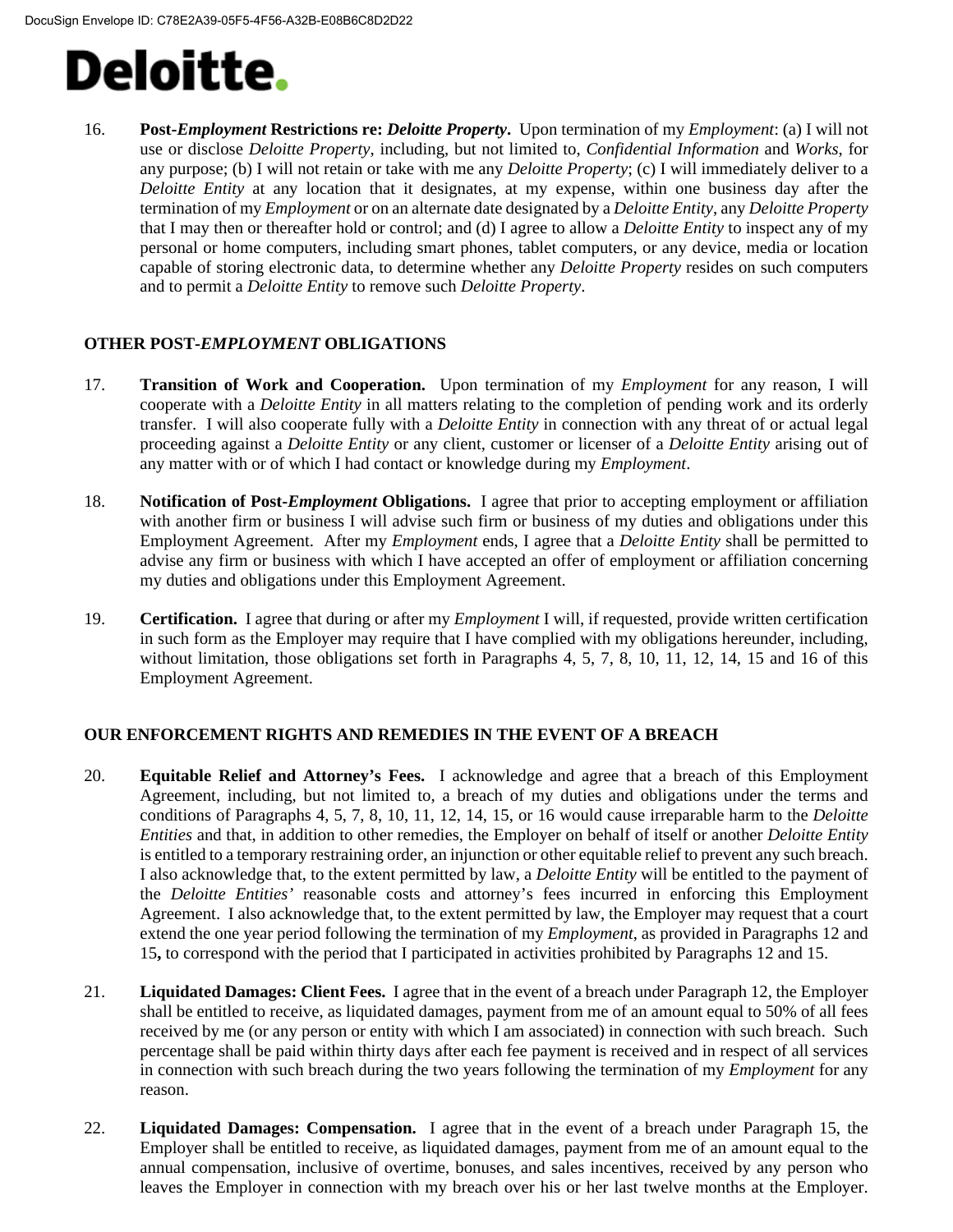Such amount shall be paid within thirty days from the mailing of a written notice to me advising of the amount due.

23. **Right of Inspection.** I agree to permit the Employer (or to use my best efforts to enable the Employer) to inspect my books and records (and the books and records of any entity which employs or is associated or affiliated with me), upon request and at reasonable times, to enable the Employer to confirm the calculations described above and to verify compliance with Paragraphs 12 and 15. The Employer shall keep confidential any proprietary information obtained, except as may be necessary or desirable to enable the Employer to enforce its rights under this Employment Agreement and except as may be required by any statute, court or administrative order to decree or government ruling or regulation.

#### **MISCELLANEOUS**

- 24. **Governing Law; Choice of Forum.** This Employment Agreement is deemed to have been executed in the Employer's office in **[HYDERABAD:** Hyderabad, Telangana, India**] [MUMBAI**: Mumbai, Maharashtra, India**]** [**BENGALURU**: Bengaluru, Karnataka, India] [**GURGAON**: Gurgaon, Haryana, India**]** and will be construed and governed in accordance with the laws of the Republic of India without regard to its conflicts-of-law principles. You agree to submit to jurisdiction before any court of record in which the Employer's office to which you were assigned is located, or in which a breach of this Employment Agreement may occur, at the election of the Employer, and you waive any right to raise questions of personal jurisdiction or venue in any action the Employer may bring against you in any such court. You further agree to accept service of process/summons/legal notice from the Employer when that process/summons/legal notice is either sent to your last known address by certified mail or served by any other means permitted under the law of the jurisdiction in which the Employer may bring an action against you.
- 25. **Modifications.** My obligations hereunder may not be changed or modified, released, discharged, abandoned or terminated, in whole or in part, except by an instrument in writing signed by an *Authorized Signatory*.
- 26. **Severability.** Every provision of this Employment Agreement is intended to be severable. If any term or provision is illegal or invalid for any reason whatsoever, such term or provision will be enforced to the maximum extent permitted by law and, in any event, such illegality or invalidity shall not affect the validity of the remainder of the Employment Agreement.
- 27. **Blue-Penciling.** If any court determines that any provision of this Employment Agreement, or any part hereof, or the application of any such provision, or any part hereof, to any person or circumstance is unenforceable or void, such court shall have the power to modify such provision, or any part hereof, to the extent necessary to render it legal and enforceable while preserving its intent, or if such modification is not possible, by substituting therefor another provision that is legal and enforceable and that achieves the same objective.
- 28. **Waiver.** None of my obligations under this Employment Agreement shall be deemed to have been waived by the Employer except if the giving of such waiver is contained in a written notice given to me and no such waiver shall be deemed to be a waiver of any other or further obligation I have under this Employment Agreement.
- 29. **Entire Agreement.** This Employment Agreement, the Employer's employment application, the Terms and Conditions of Service issued pursuant to the offer of employment and any documentation employing me or transferring me to the Employer, contain the entire understanding between me and the Employer or any other *Deloitte Entity* with respect to the subject matter hereof and supersedes all prior representations, warranties, and agreements with respect to such subject matter, and no representations, warranties or other covenants exist with respect to such subject matter that are not contained or expressly referred to herein. Notwithstanding the foregoing, any written agreement between a *Deloitte Entity* and me with respect to the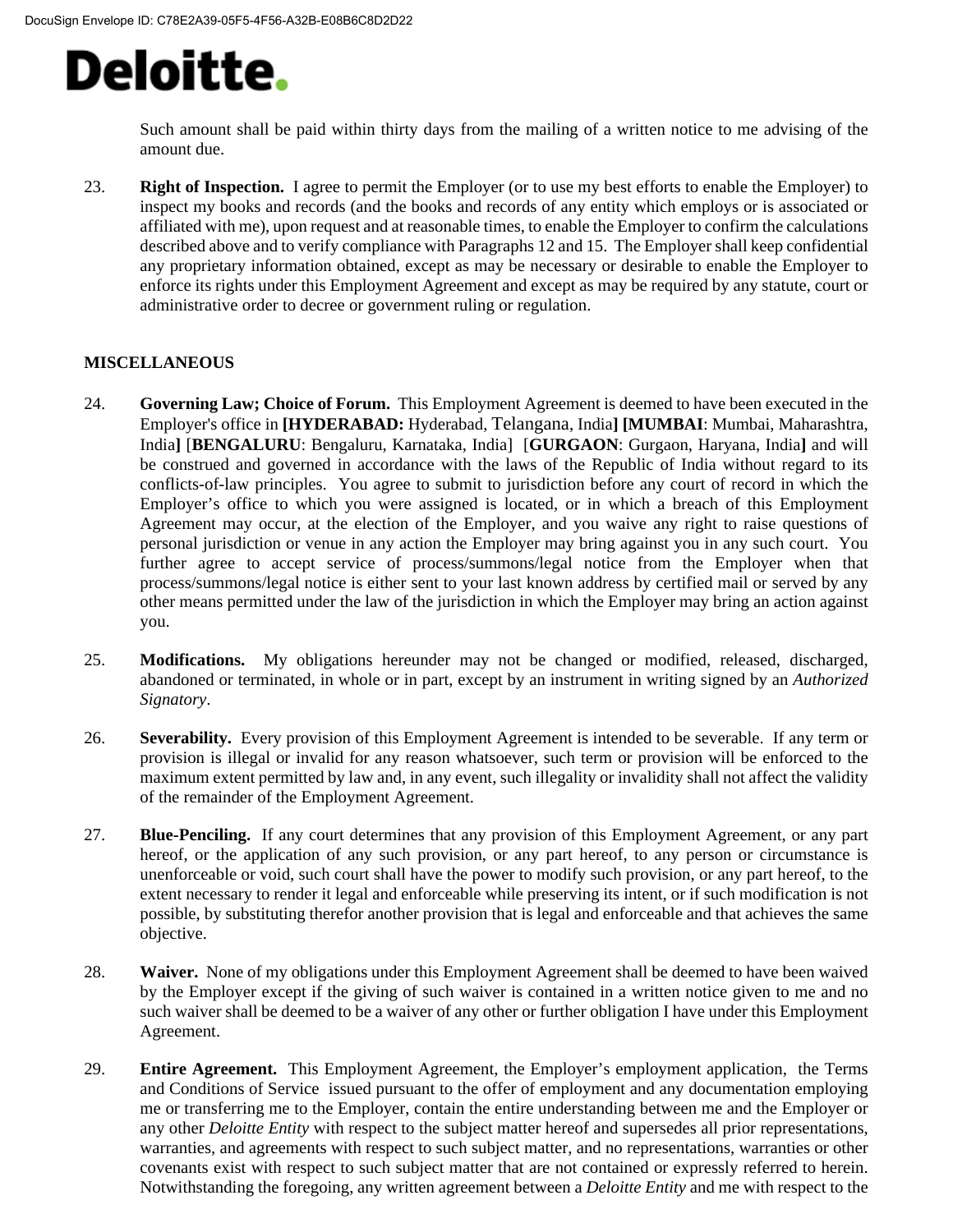subject matter hereof that was signed by me prior to the effective date of this Employment Agreement shall remain valid and enforceable according to the terms of such agreement with respect to all acts and omissions occurring prior to the effective date of this Employment Agreement. In the event of a conflict between this Employment Agreement and the employment application or any other document purporting to set forth terms and conditions of my *Employment*, this Employment Agreement will control.

- 30. **Transfer and Assignment.** Unless as the Employer shall otherwise determine, the rights, obligations and benefits of the Employer under this Employment Agreement, including but not limited to those rights and benefits relating to my post-Employment obligations set forth in this Paragraph 30 and in Paragraphs 4, 5, 8, 10, 11, 12, 14, 15, 16, 17, 18, 19, and 23 above, are transferred and assigned, in whole or in part (as the Employer shall determine) and without the need for my consent or the formality of documentation or prescribed processes, to (a) any *Deloitte Entity* in connection with my transfer to that *Deloitte Entity* or (b) any entity that acquires all or a part of the assets or business of the Employer. All provisions of this Employment Agreement shall inure to the benefit of and be binding upon the respective heirs, executors, administrators, representatives, successors, and assigns of the Employer and me, and any *Deloitte Entity* to which I may be transferred during my *Employment*, provided, however, none of my duties or obligations under this Employment Agreement may be assigned or transferred by me to any other person or entity without the Employer's prior written approval of such assignment or transfer. Any purported assignments in violation of this Paragraph 30 shall be null and void.
- 31. **Headings.** The headings contained in this Employment Agreement are for reference purposes only and shall not affect in any way the meaning or interpretation of this Employment Agreement.

I have read the foregoing, understand it, and agree to comply with its terms.

\_\_\_\_\_\_\_\_\_\_\_\_\_\_\_\_\_\_\_\_\_\_\_\_\_ **For Deloitte Support Services India Private Limited**

K. c. Cust

**OMKAR CHANDRAMOULI KONCHUR Talent**

Authorized Signatory

Effective as of **January 11, 2021,** I accept all the terms and conditions of the Employer as stipulated in this Employment Agreement.

Signature Name

\_\_\_\_\_\_\_\_\_\_\_\_\_\_\_\_\_\_\_\_\_\_\_\_\_\_\_\_\_ \_\_\_\_\_\_\_\_\_\_\_\_\_\_\_\_\_\_\_\_\_\_\_\_\_\_\_\_\_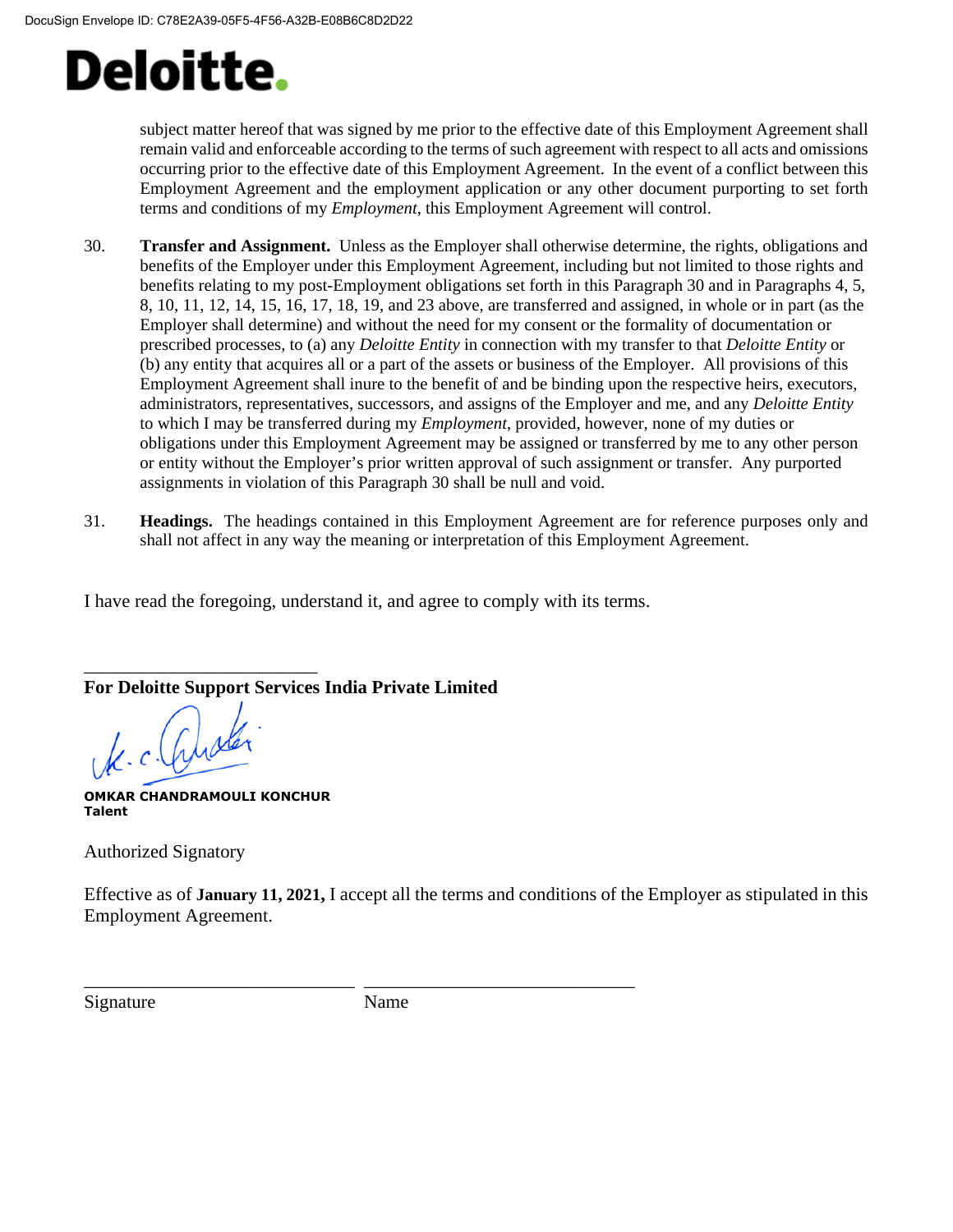## **EXHIBIT A**

The definitions below apply to the italicized terms that appear in the Employment Agreement (including the exhibits):

**Attest Client** – attest client (or an affiliate of such client) of Deloitte & Touche LLP or a *Deloitte Entity.*

**Authorized Signatory** – a director, officer or other person who is authorized to sign on behalf of a *Deloitte Entity*.

**Confidential Information** – any information not generally known to the public, in any *Form*, that (1) relates to the operation of a *Deloitte Entity* or provides the *Deloitte Entities* with a competitive advantage, (2) consists of Personally Identifiable Information (*PII*) or other personal information about *Personnel*, client and other third party personnel, independent contractors, subcontractors, agents, vendors, suppliers or others which the Employer or another *Deloitte Entity* receives in the course of business, and (3) all other information entrusted to the Employer or another *Deloitte Entity* by clients and other third parties. *Confidential Information* includes, but is not limited to, *Intellectual Property*, supplier information, designs, business or marketing plans, forecasts and financial information, tax returns, tax identification numbers, agreements, client or prospective client lists, specific information about clients or prospective clients such as preferences for specific products and services, client or prospective client needs based on financial history and past purchases of services, client or prospective client development plans, specific rates charged to a client or offered to a prospective client and other business or client records. *Confidential Information* also includes, but is not limited to, debit or credit card information, employment applications, organization charts, performance ratings and other personnel records.

**Deloitte Entity** – the Employer, Deloitte LLP**,** and any corporation, company, partnership, limited liability company or other entity (a) that (i) is owned, directly or indirectly, in whole or in part, by Deloitte LLP (the "Deloitte U.S. Firms"), including but not limited to Deloitte LLP subsidiaries in India, the Deloitte Touche Tohmatsu verein, Deloitte Global Services Limited, Deloitte Global Services Holdings Limited, Deloitte Touche Tohmatsu Limited ("DTTL") or any member firm of DTTL or affiliate thereof (collectively, the "DTTL Member Firms") or (ii) controls, is controlled by or is under common control with any of the entities listed in clause (i); or (b) in which any *Personnel* participated on its behalf, or carried out any duties with respect to its affairs. For purposes of this Employment Agreement, the term "control" (including the terms "controlled by" and "under common control with") means the possession, directly or indirectly, of the power to direct or cause the direction of the management and policies of a person or entity, whether through the ownership of voting securities, by contract, or otherwise.

**Deloitte Property** – *Confidential Information, Systems,* equipment, debit and credit cards issued in connection with my *Employment*, furniture, facilities and any and all other materials owned, licensed or leased by a *Deloitte Entity*, including, without limitation, computerized or electronic information and all copies thereof in any form or media, created by, furnished to, obtained by or prepared by me in the course of my employment in any capacity.

**Deloitte US India** - The following companies shall be deemed to be the affiliates of each other and are collectively referred to as Deloitte US India: (i) Deloitte Consulting India Private Limited (ii) Deloitte Tax Services India Private Limited (iii) Deloitte Support Services India Private Limited (iv) Deloitte Financial Advisory Services India Private Limited and (v) Deloitte & Touche Assurance & Enterprise Risk Services India Private Limited.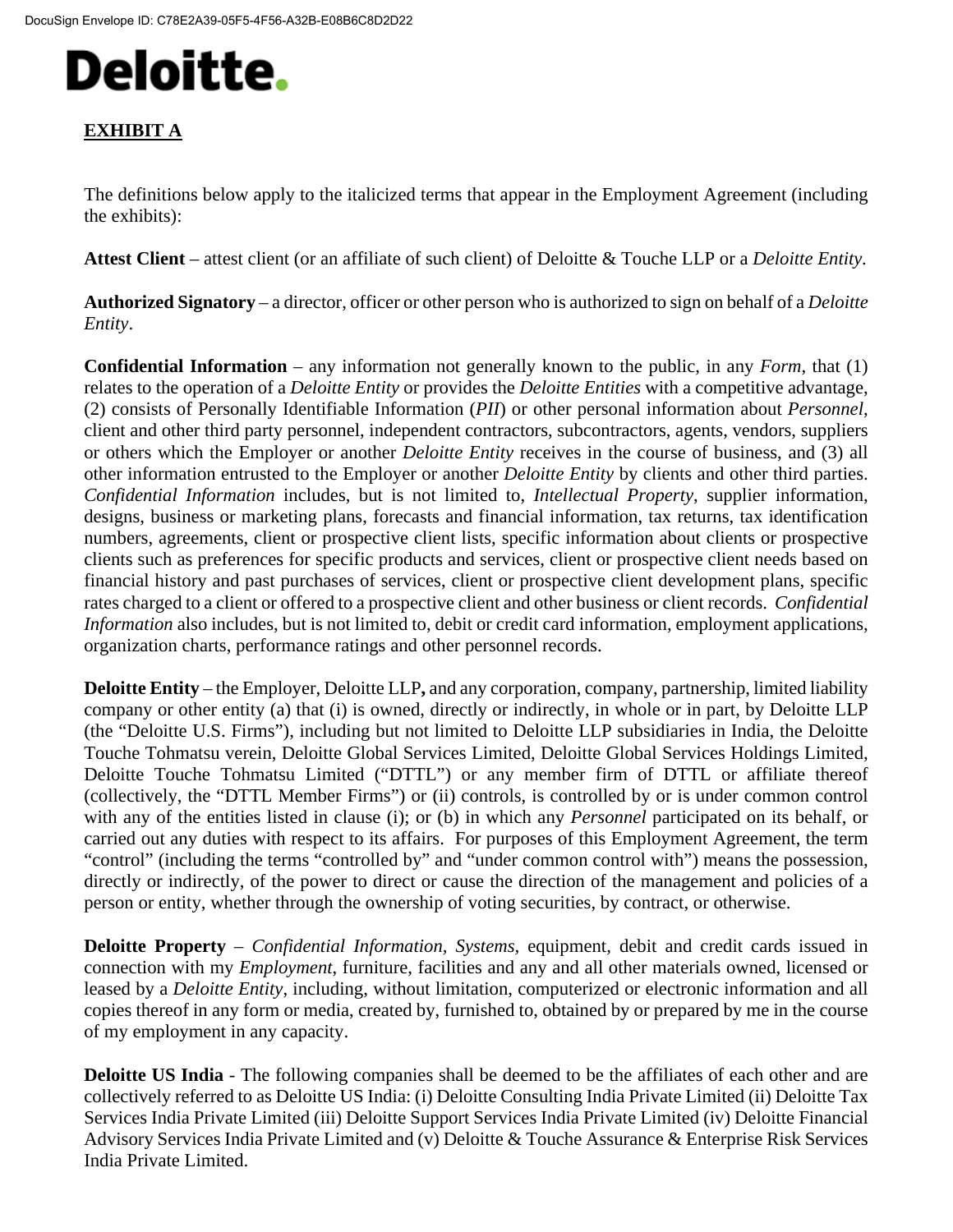**Electronic Communications** – all text, audio, video, images, information, data, files and attachments created, displayed, sent, received, posted, accessed or stored, whether deleted or not, by means of the *Systems*.

**Employment** – the nature of my relationship with the Employer or a *Deloitte Entity* pursuant to this Employment Agreement. Alternatively, and depending on context, *Employment* is the period of time during which this relationship persists.

**Form** - paper, computer disc, USB drive, website; any other tangible or electronic medium by which information may be stored or accessed; and human memory.

**Independence** – National Office (Independence) of Deloitte LLP.

**Intellectual Property** - works of authorship (including, without limitation, books, articles, data compilations, software and other copyrightable materials), materials, patents, inventions, designs, techniques, methodologies, processes, discoveries, know-how, ideas, trade secrets, moral rights, trademarks and other indicia of origin together with the goodwill therein, and all patent applications, copyright and trademark applications and registrations, and extensions and renewals thereof, throughout the world.

**Intellectual Property Rights** – all rights, title and interest in Intellectual Property.

*PCAOB* – the United States Public Company Accounting Oversight Board.

**Personal Creations** – *Intellectual Property* that meet all of the following criteria: (1) it is conceived, developed, and created by me on my own time without using *Deloitte Property* or *Personnel* (during work hours), facilities, *Confidential Information* or *Works* of a *Deloitte Entity*, (2) it is unrelated to the actual or reasonably anticipated business or research and development of a *Deloitte Entity*, and (3) it does not result from any work performed by me and the *Personnel* (during work hours) for a *Deloitte Entity*.

**Personnel** – partners, principals, members, officers and employees of a *Deloitte Entity*.

**PII** – information (excluding business contact information such as an individual's name and one or more of the following: organization name, organizational title, organizational role, business address, business telephone number (including business cell phone number and business email address) relating to an identified or identifiable natural person. An identifiable natural person is a natural person who can be identified, directly or indirectly, by reference to an identification number or factors specific to his or her physical, physiological, mental, economic, cultural or social identity. Set forth below is a non-exclusive list of information that constitutes *PII* when such information relates to an identified or identifiable natural person:

- Account number (bank account, credit card, etc.)
- Address
- Biometric identifier
- Certificate or license number
- Date of birth
- Government identifiers (such as PAN)
- Name\*
- Personnel Number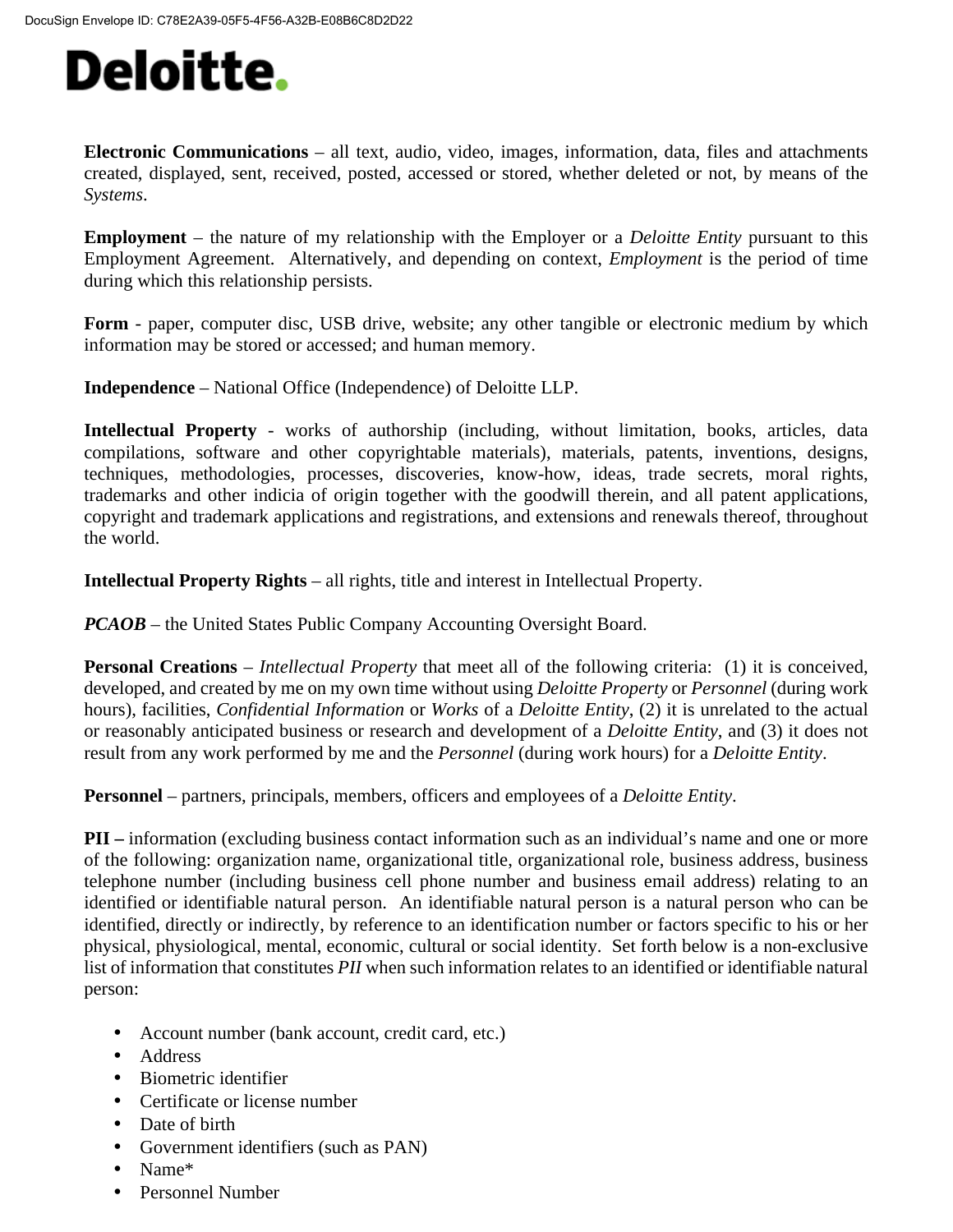- Photograph or video identifiable to an individual
- Vehicle identifier or serial number
- Other information related to an individual that may directly or indirectly identify that individual (e.g., salary, performance rating, purchase history, call history, etc.)

\* Note: When an individual's name is used with *PII* that is not business contact information, it is included in the definition of *PII*.

**Pre-existing Agreements or Arrangements** – agreements or arrangements that (1) relate to any *Preexisting Creations*; or (2) may affect my ability to comply with the requirements of this Employment Agreement, including all contractual and other restrictions or obligations with other parties, including any post-employment restrictions and required notifications to the extent applicable under 18 United Stated Code §207, CFR 3.104-4, and India laws, rules and regulations that may or will impose limitations on my professional activities during my *Employment* (such as any non-compete agreements with prior employers and the one-year ban on lobbying contacts).

**Pre-existing Creations** – any *Intellectual Property* and *Intellectual Property Rights* that were developed or created by me, alone or with others, or otherwise acquired by me, before the period of my employment in any capacity with the Employer, in which I claim any ownership or right.

**Proceedings** – past or pending (1) actual or threatened claims or complaints of, or arising out of service to, present or former clients, (2) regulatory, self-regulatory, disciplinary, administrative, civil or criminal investigations, inquiries, charges, complaints, actions, sanctions, alternative dispute resolution proceedings, other proceedings or matters (other than criminal proceedings which relate solely to the operation of a motor vehicle) of any kind or nature, in India or any other jurisdiction, against me, including criminal proceedings arising out of my provision of professional services, proceedings brought by a professional association, or proceedings involving the Securities and Exchange Board of India, United States Securities and Exchange Commission or the *PCAOB*, other professional bodies like the Institute of Chartered Accountants of India or (3) matters of any kind or nature which could adversely affect my association with the Employer or my ability to perform my duties or responsibilities to the Employer, whether set forth in this Employment Agreement or otherwise, or my registration with or licensure by any governmental, quasi-governmental, or other regulatory agency, body or entity, in or outside the United States or India.

**Systems** – the communications systems or any part of such systems that a *Deloitte Entity* owns, licenses or operates and approves for use, including, but not limited to, e-mail, text messaging, Lotus Notes, Deloitte Online (eRoom), instant messaging, local area network, wide area network, Intranet (e.g., DeloitteNet, D Street), Internet, extranet, collaborative tools (e.g., blogs, wikis, etc.), laptop and desktop computers, servers, air cards, Personal Digital Assistants, cell phones, telephones and voicemail.

**Works** - all *Intellectual Property*, in any *Form*, created by me, alone or with others, during the period of my *Employment* that (1) is created within the scope of my *Employment*; (2) relates in any manner to the actual or anticipated business, research, or development of a *Deloitte Entity*; (3) results from any work assigned to or performed by me, alone or with others, for the Employer; or (4) is created with the use of *Deloitte Property*.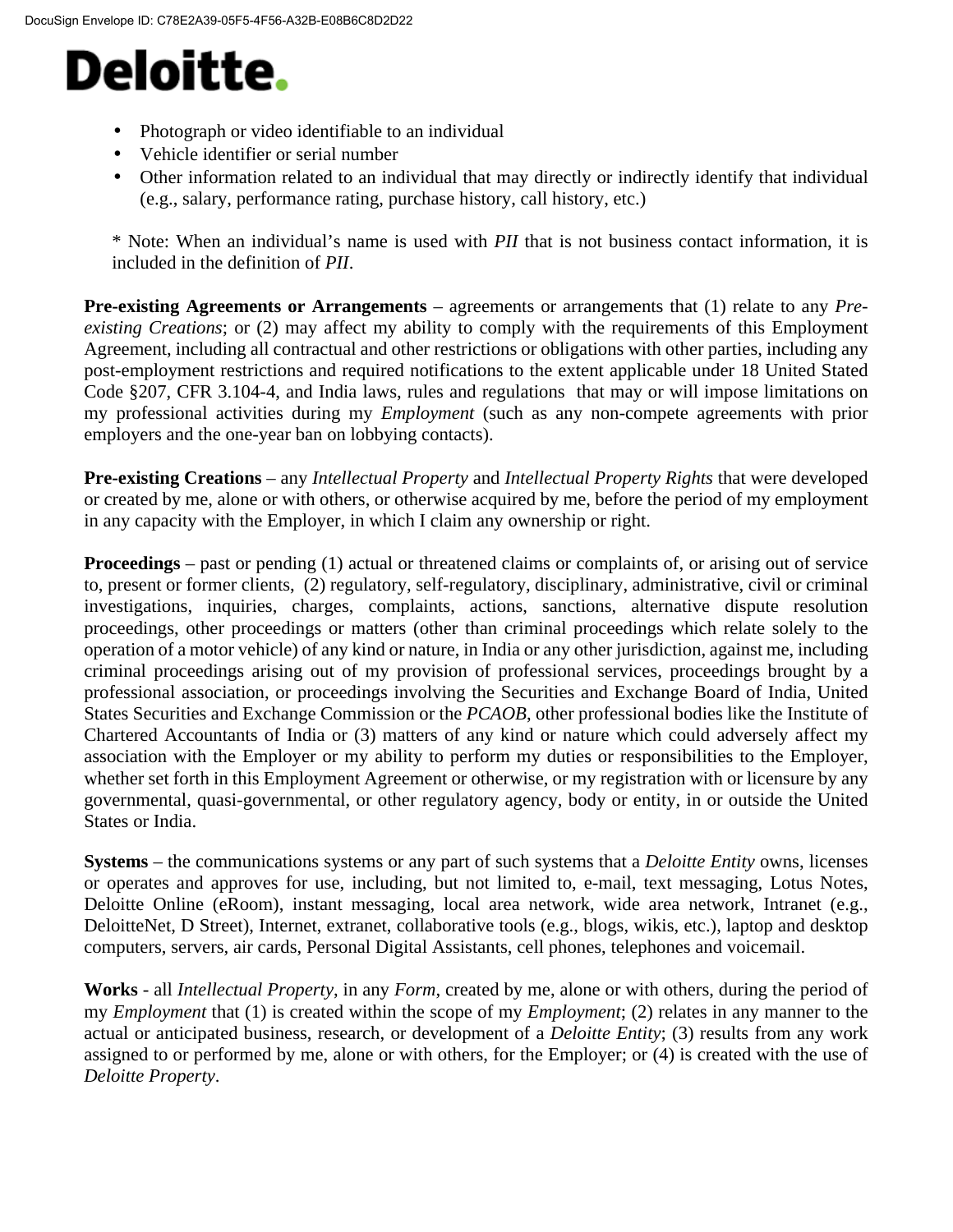

### **EXHIBIT B**

*Pre-existing Creations; Pre-existing Agreements or Arrangements*

[none, unless otherwise specified]

### ACCEPTED AND AGREED TO: **DELOITTE SUPPORT SERVICES INDIA PRIVATE LIMITED**

Je. c. Queler

**OMKAR CHANDRAMOULI KONCHUR Talent**

*Authorized Signatory* \_\_\_\_\_\_\_\_\_\_\_\_\_\_\_\_

Date

An *Authorized Signatory*'s signature is required only if *Pre-existing Creations* or *Pre-existing Agreements or Arrangements* are listed pursuant to Paragraphs 2 and 11 of this Employment Agreement. The signature of an *Authorized Signatory* indicates his or her judgment made in light of Paragraph 2 that *Pre-existing Creations*, if any, are described and explained in sufficient detail so that the likelihood of confusion between the employee's *Pre-existing Creations* and the *Intellectual Property* of a *Deloitte Entity* can be avoided or minimized in the future and further indicates that the *Pre-existing Agreements or Arrangements* have been obtained and reviewed and that the *Authorized Signatory* is satisfied that such *Pre-existing Agreements or Arrangements* will not interfere with the employee's ability to comply with the requirements of this Employment Agreement.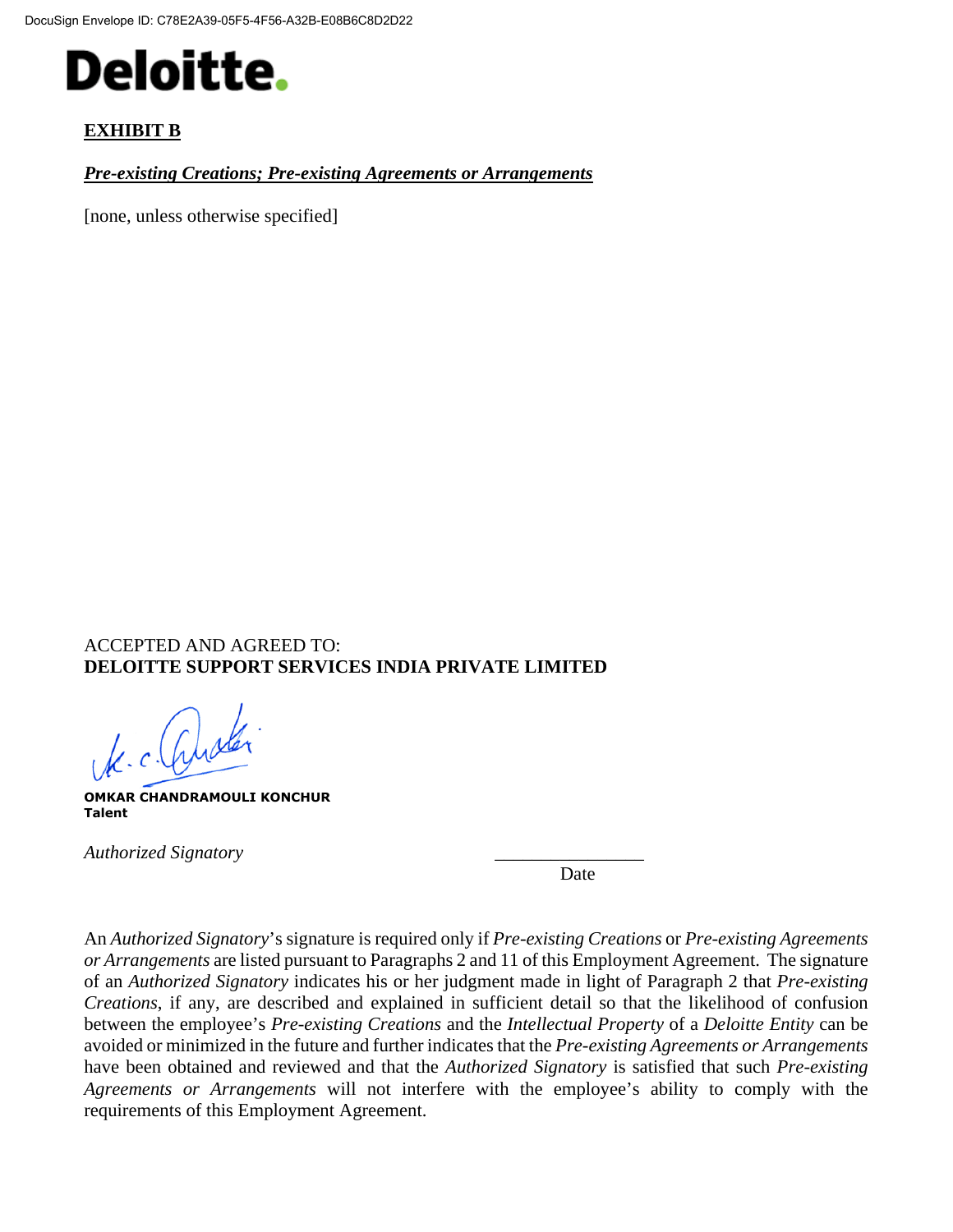DocuSign Envelope ID: C78E2A39-05F5-4F56-A32B-E08B6C8D2D22

## **Deloitte.**

## **EXHIBIT C**

*Proceedings*

[none, unless otherwise specified]

My signature below certifies that to the best of my knowledge, the information I have provided above, pursuant to Paragraph 3, is complete and accurate.

Signature Date Name **Date** 

\_\_\_\_\_\_\_\_\_\_\_\_\_\_\_\_\_\_\_\_\_\_\_\_\_\_\_\_\_ \_\_\_\_\_\_\_\_\_\_\_\_\_\_\_\_\_\_\_\_\_\_\_\_\_\_\_\_\_ \_\_\_\_\_\_\_\_\_\_\_\_\_\_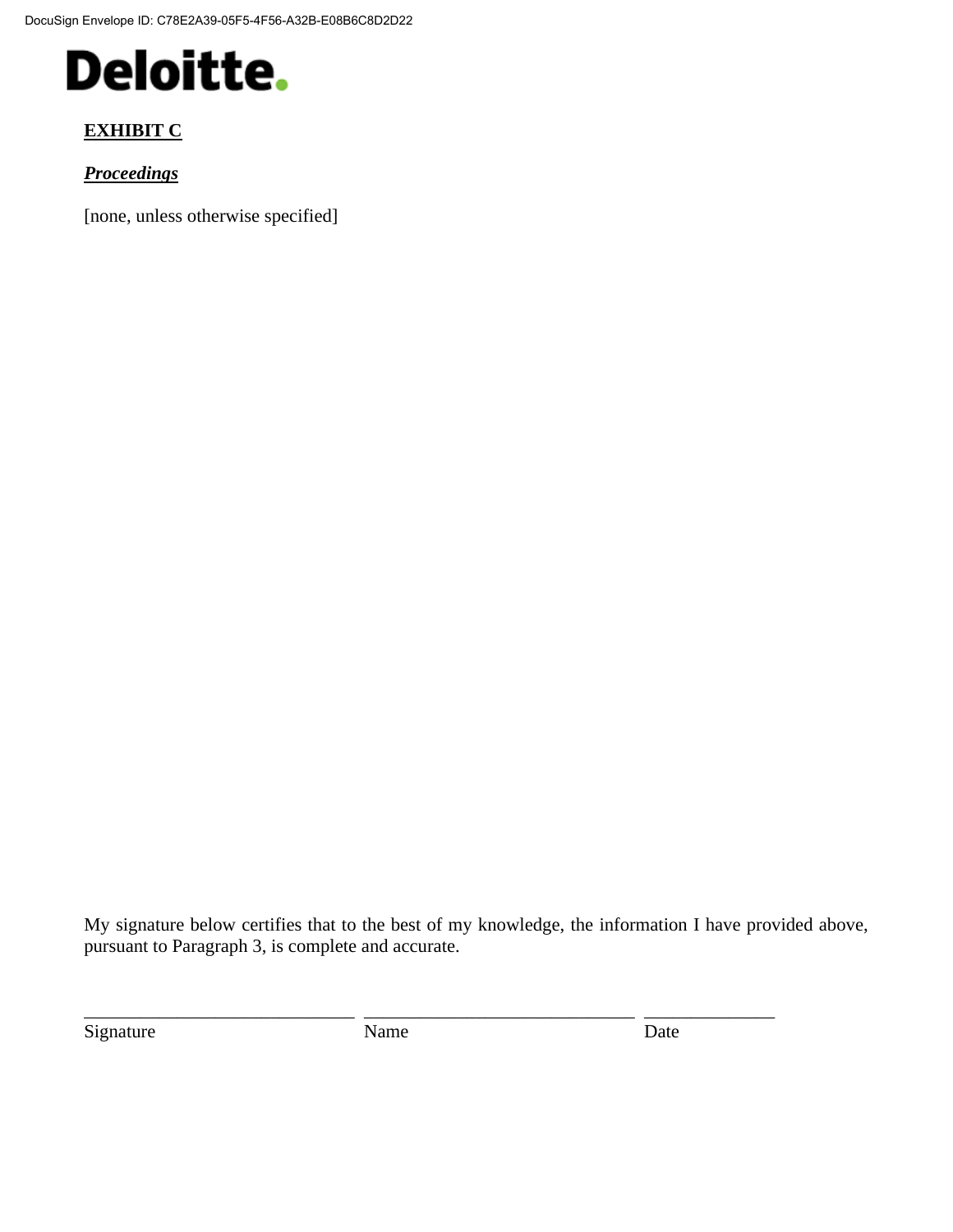

### **EXHIBIT D**

#### **Exceptions to Post-***Employment* **Restrictions: re: Clients**

[none, unless otherwise specified]

As specified in Paragraph 13, I agree that after a period of three (3) years from my start date or the date of my employment, as the case may be, the Employer will have invested sufficient time, financial support and effort in developing and serving the clients listed on Exhibit D to support the application of the obligations of Paragraph 12 to those clients.

Name of Client Specified Kind of Services(s) Permitted

\_\_\_\_\_\_\_\_\_\_\_\_\_\_\_\_\_\_\_\_\_\_\_\_\_ **Deloitte Support Services India Private Limited**

K. c. Quale

**OMKAR CHANDRAMOULI KONCHUR Talent**

I have read and understood the above policy terms.

Signature Date Name Date Date

\_\_\_\_\_\_\_\_\_\_\_\_\_\_\_\_\_\_\_\_\_\_\_\_\_\_\_\_\_ \_\_\_\_\_\_\_\_\_\_\_\_\_\_\_\_\_\_\_\_\_\_\_\_\_\_\_\_\_ \_\_\_\_\_\_\_\_\_\_\_\_\_\_

An *Authorized Signatory*'s signature is required only if information is provided pursuant to Paragraph 13 of this Employment Agreement. The signature of an *Authorized Signatory* indicates his or her judgment that criteria in Paragraph 13 have been fully satisfied, the clients listed have been properly identified, and the kinds of services permitted have been described with sufficient specificity.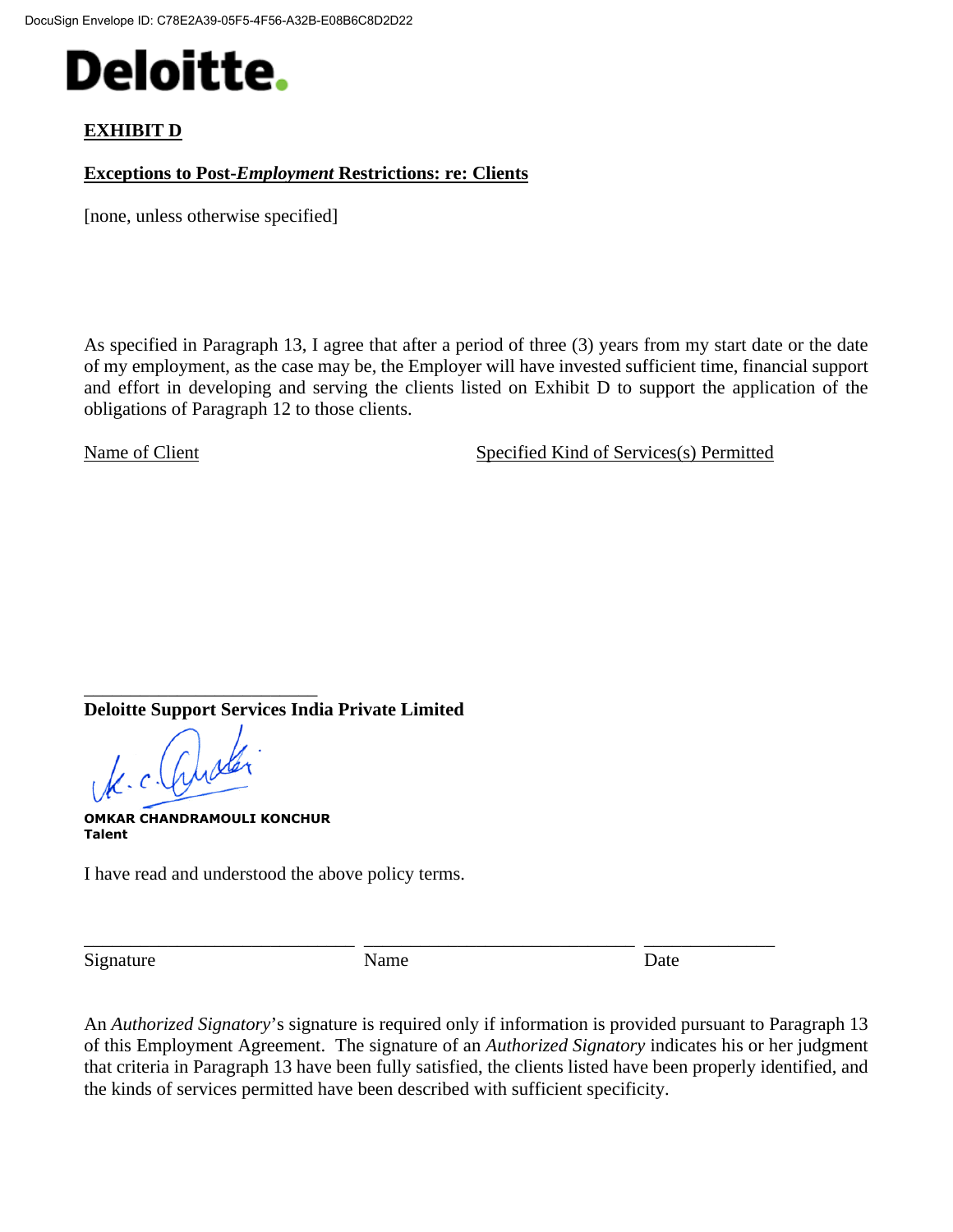#### **Terms and Conditions of Service**

In continuation to our offer of employment with **Deloitte Support Services India Private Limited** (the "Employer"), please note the terms and conditions of service.

The italicized terms in these Terms and Conditions of Service are defined in **Exhibit A** of the Non-Disclosure, Non-Solicit and Intellectual Property Rights Assignment Agreement hereto.

#### **Terms of Service**

#### **1. COMPLIANCE WITH INDEPENDENCE, ETHICS AND OTHER REQUIREMENTS**

Deloitte & Touche LLP performs attest services for certain of its clients and is subject to the independence requirements of, among others, the United States Securities and Exchange Commission (SEC), the United States Public Company Accounting Oversight Board (PCAOB), and the American Institute of Certified Public Accountants (AICPA). These requirements mandate that certain of the Employer's employees and their relatives be independent of some or all of such attest clients and their affiliates in accordance with the policies of Deloitte LLP and its subsidiaries (the "Deloitte US Entities").

Upon joining the Employer, you will be asked to review a listing of the attest clients and the affiliates of such clients of certain of the Deloitte US Entities and disclose relationships or financial holdings that you or your relatives may have that could affect the independence of the Deloitte US Entities. Any relationships or holdings that conflict with, among other things, the requirements of the SEC, the PCAOB or the AICPA or the independence or ethics policies of the Deloitte US Entities will need to be resolved immediately. Further, you will be required to comply with these policies throughout your career with the Employer, including, when applicable, maintaining a current list of certain of your financial interests (but not their value) in the independence tracking system.

As a condition to your joining the Employer and continued employment, you are required to complete a representation regarding your understanding of, and compliance with, independence and other matters, on a periodical basis (as requested beginning on or prior to the date of you joining the Employer, annually thereafter, and upon certain changes in your role in the Employer), the details of which are provided in the independence representation. An example copy of this representation form is available for your reference on www.deloittenet.com. The representation should be made to the best of your knowledge and ability. It is your responsibility to consult on any matter should you be uncertain or have a question. You are also requested to refer to [www.deloittenet.com](http://www.deloittenet.com/) and *Independence* for more information in this respect. The representations made by you will be subject to an audit and may be reviewed by Deloitte LLP representatives and shared with certain third parties. If you are selected for such an audit, you will need to submit certain personal financial records to Deloitte LLP's internal audit team. Please be assured that Deloitte LLP fully intends to keep all information obtained through the audit process confidential and secure. You hereby give your consent to Deloitte LLP to use the information provided by you for such purposes as provided in the policies regarding independence and ethics.

In the event you (i) do not cooperate or comply with the independence requirements, or (ii) do not complete the necessary representations, or (iii) make inaccurate representation(s); you may be subject to disciplinary action including and up to termination of employment with the Employer.

Please feel free to contact or consult *Independence* should you require any further information or if you have any specific concerns in this respect.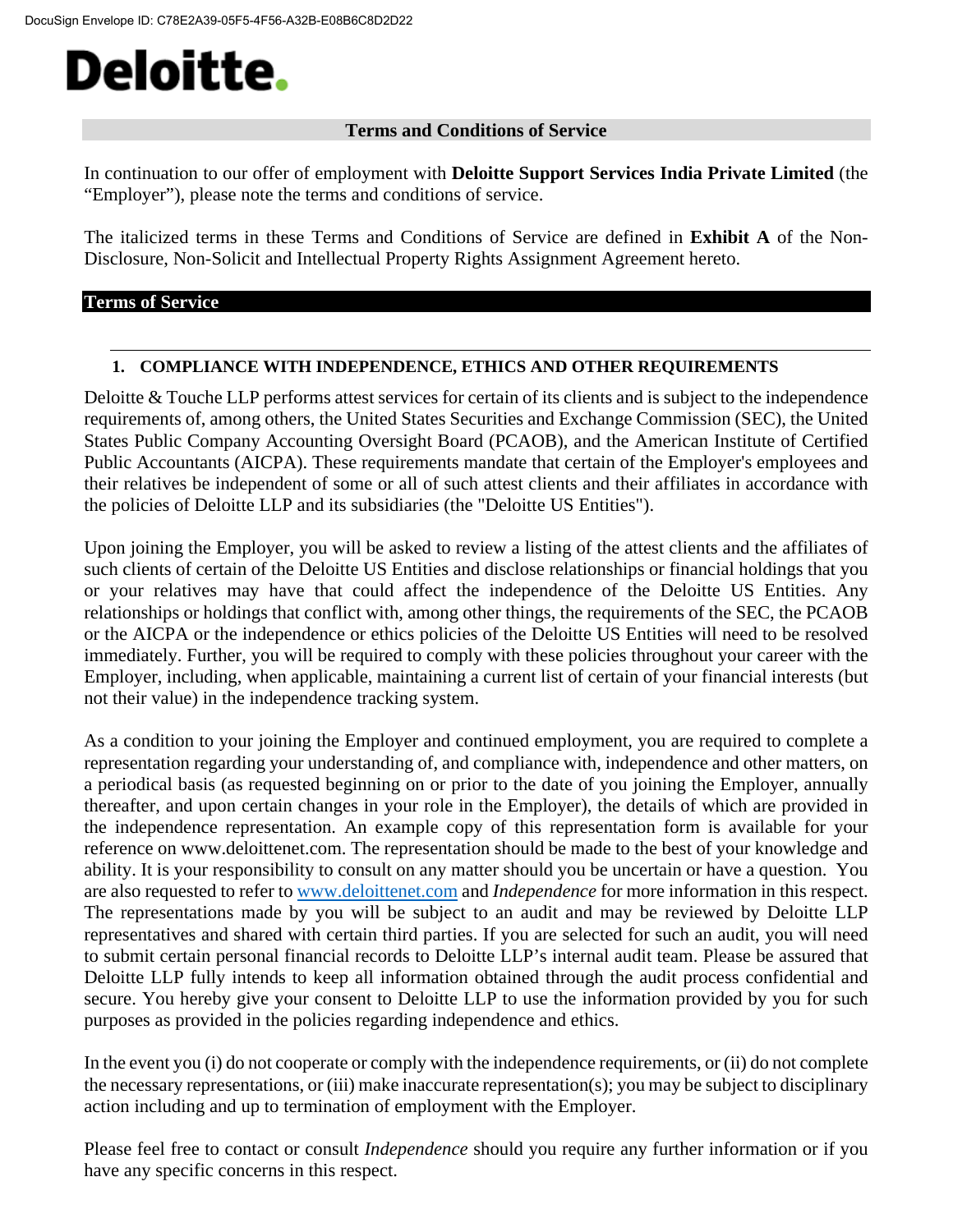### **2. NON DISCLOSURE, NON SOLICIT AND INTELLECTUAL PROPERTY RIGHTS ASSIGNMENT AGREEMENT ("Employment Agreement")**

You will be expected to sign the Employer's Employment Agreement. Please contact Talent for further details.

### **3. HARRASSMENT POLICY**

**Administrative Policy Release ("APR") 213** is the Employer's policy prohibiting harassment. Deloitte LLP's subsidiaries located in India ("*Deloitte US India*") are committed to providing a working environment that is free from harassment based on caste, place of birth, race, religion, creed, color, citizenship, national origin, age, sex, gender, sexual orientation, marital status, disability, genetic information or any legally protected basis, in accordance with applicable Indian central, state or local law. Expressly forbidden are unwelcome sexual advances, requests for sexual favors, and other verbal or physical conduct of a sexual nature. Depending on the circumstances, such harassment may also include conduct such as stereotyped or demeaning remarks or gestures or the display or circulation, whether in writing or electronically, of materials or pictures offensive to persons because of their caste, place of birth, race, religion, creed, color, citizenship, national origin, age, sex, gender, sexual orientation, marital status, disability, genetic information or any legally protected basis in accordance with applicable Indian central, state or local law. The full policy will be accessible to you on DeloitteNet after joining *Deloitte U.S. India*.

## **4. WORKING HOURS, HOLIDAYS, LEAVES AND MATERNITY BENEFITS**

\_\_\_\_\_\_\_\_\_\_\_\_\_\_\_\_\_\_\_\_\_\_\_\_\_\_\_\_\_\_\_\_\_\_\_\_\_\_\_\_\_\_\_\_\_\_\_\_\_\_\_\_\_\_\_\_\_\_\_\_\_\_\_\_\_\_\_\_\_\_\_\_\_\_\_

You will be provided with your standard working hours, which may vary over the course of your career. The Employer may, from time to time, subject to applicable laws, require the employee to work beyond these hours.

You shall be entitled to paid holidays and leave as per the Employer's policies.

Women employees are eligible for maternity benefits as per the recent amendments (2017) in the maternity benefit act, 1961, including having 26 weeks of maternity leave with pay, as applicable.

#### **5. RETIREMENT AGE**

The age of retirement for employees of Deloitte US India is 60 years.<sup>1</sup> Your employment will therefore automatically terminate at the end of the month in which you attain 60 years.

### **6. TRANSFERS**

You may be transferred, assigned, or asked to attend training at the offices of a *Deloitte Entity* or its clients or third parties in India or abroad with or without additional compensation. In such an event, you will also be governed by the terms and conditions of service applicable to the transfer, assignment, or training.

### **7. NOTICE PERIOD FOR TERMINATION OF SERVICES**

The notice period for termination of your services is **30 Days** by either side and/or salary in lieu of notice period on part of the Employer only.

<sup>&</sup>lt;sup>1</sup> This provision is not applicable for U.S. citizens (and citizens of any other country where enforcing Deloitte US India's mandatory retirement age would be prohibited by the laws of that country) for whom there is no mandatory retirement age.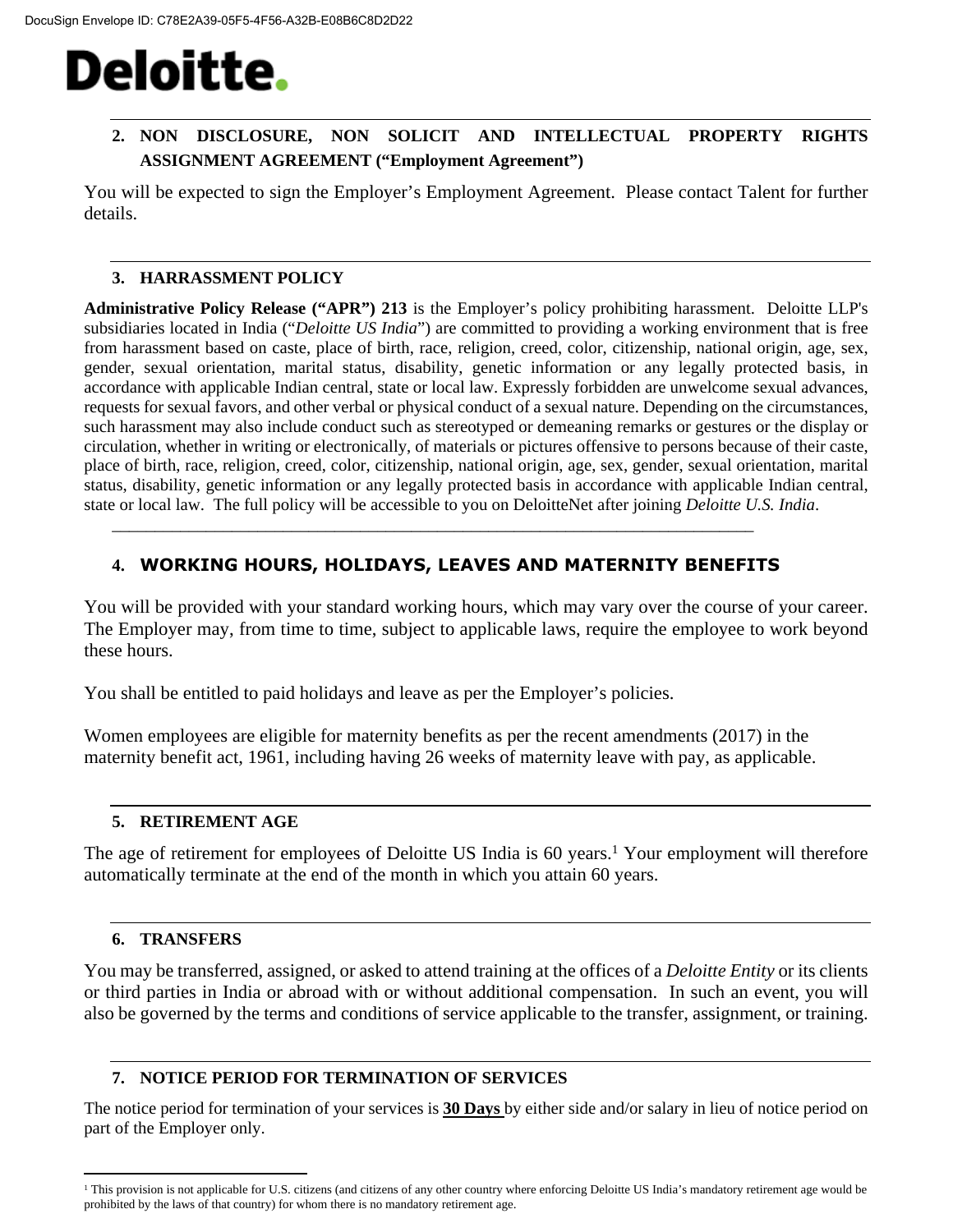The Employer expects all employees to maintain the highest standards of professional conduct at all times.

In order to assure orderly operations and provide the best possible work environment, the Employer expects you to follow rules of conduct that will protect the interests and safety of all personnel, including but not limited to the Code of Ethics and Professional Conduct.

In the event of any breach of the Code of Ethics and Professional Conduct, non-performance of a contractual obligation or the terms and conditions laid down in this Annexure, or if you engage in any misconduct whether or not in connection with or affecting the business or affairs of the Employer or the work conduct, as specified by Employer, you will be subject to disciplinary action up to and including termination of your services/ employment with the Employer without any notice or payment in lieu of notice notwithstanding any other terms and conditions stipulated herein.

### **8. MISCONDUCT**

Misconduct may include but is not limited to:

- Irregular attendance: repeated or excessive absence, tardiness or early departures/ late comings without approval.
- Unreported or unapproved absence (including overstay of leave) for more than five consecutive days or deviation from assigned and accepted schedule for more than five days.
- Falsification or manipulation in background verification process or employment records, employment information, or other records prior to or after joining the Employer.
- Falsification or manipulation of Deloitte Time & Expense (DTE).
- Knowingly providing false statements, either verbally or in written form.
- Neglect of normal duties and functions.
- Practices such as reading personal materials during working time, having obscene or inappropriate posters or screen savers at your work station, playing games at your work station, etc.
- Continued discharge of work functions that do not meet the standards reasonably expected.
- Breach of the confidentiality provision in the Non-Disclosure, Non-Solicit and Intellectual Property Rights Assignment Agreement including disclosing to any unauthorized person any *Confidential Information* or *PII*.
- Willful insubordination or disobedience, whether or not in combination with another, of any lawful and reasonable instructions of any member of management or any authorized person.
- Engaging in unapproved outside employment and activities as defined in APR 218 (US & IND) ([https://deloittenet.deloitte.com/About/Policies/Admin/Pages/218\\_OutsideEmploymentActivities\\_U](https://deloittenet.deloitte.com/About/Policies/Admin/Pages/218_OutsideEmploymentActivities_US.aspx) [S.aspx\)](https://deloittenet.deloitte.com/About/Policies/Admin/Pages/218_OutsideEmploymentActivities_US.aspx).
- Installing, downloading, copying or duplicating any unauthorized or unlicensed software, programs, games, or attachments on any computer system of the Employer or of any *Deloitte Entity* or its clients.
- Engaging in any illegal activities.
- Workplace violence, including threats of physical violence.
- Corporate credit card delinquencies.
- Causing damage to the property of the Employer, any *Deloitte Entity*, its clients, or their respective personnel
- Going on or abetting a strike in contravention of any law.
- Theft of any property belonging to another, the Employer or any *Deloitte Entity*, or their respective personnel, clients, or visitors